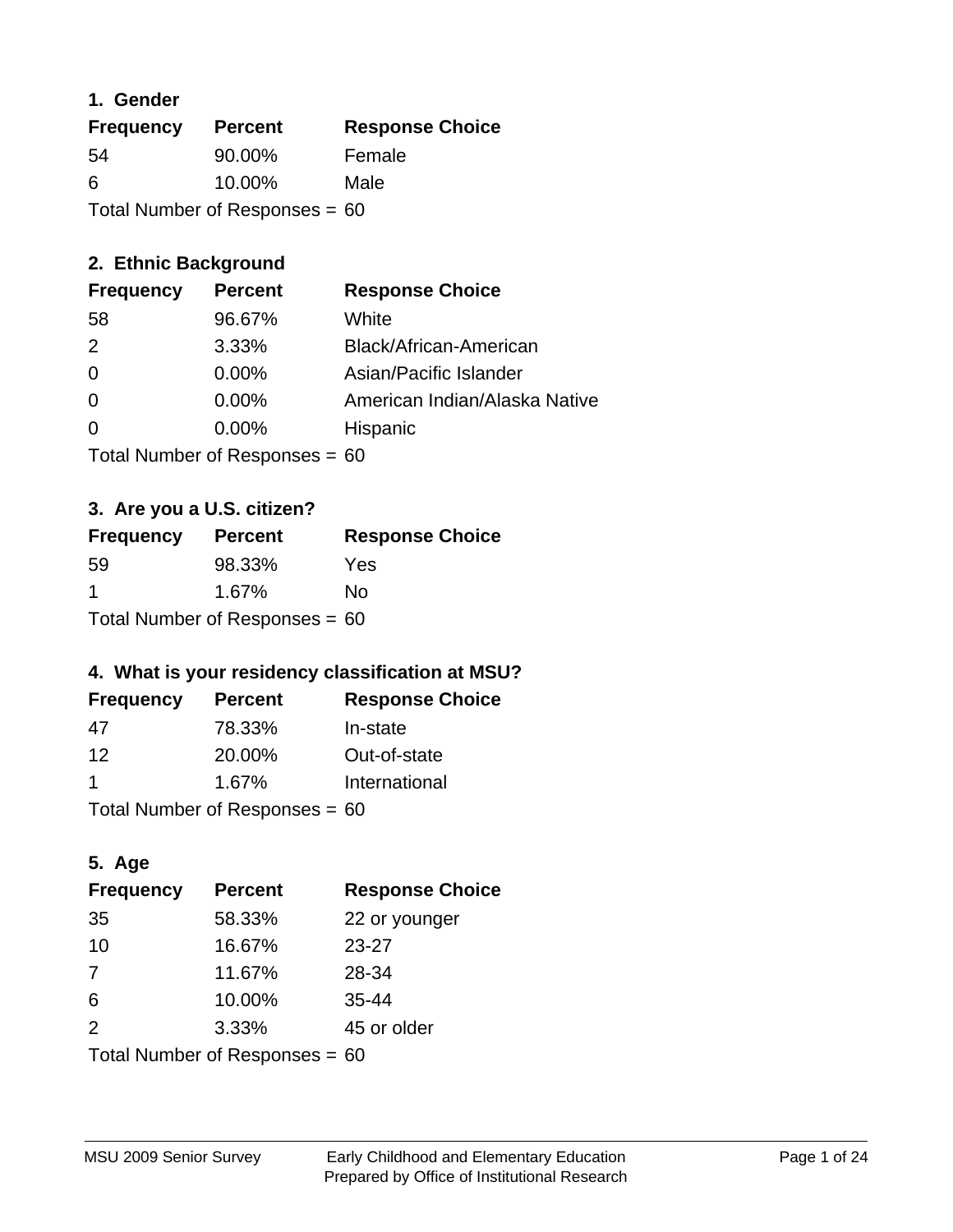## **6. Has either of your parents received a bachelor's degree?**

| <b>Frequency</b>                 | <b>Percent</b> | <b>Response Choice</b> |
|----------------------------------|----------------|------------------------|
| -23                              | 38.33%         | Yes                    |
| -37                              | 61.67%         | No                     |
| Total Number of Responses = $60$ |                |                        |

# **7. Has either of your parents received a degree from Murray State?**

| <b>Frequency</b> | <b>Percent</b> | <b>Response Choice</b> |
|------------------|----------------|------------------------|
| 4                | 6.67%          | Yes                    |
| 56               | 93.33%         | No                     |

Total Number of Responses = 60

# **8. What was your original entry status to MSU?**

| <b>Frequency</b> | <b>Percent</b>               | <b>Response Choice</b>                           |
|------------------|------------------------------|--------------------------------------------------|
| 25               | 41.67%                       | Freshman                                         |
| 27               | 45.00%                       | Transfer from community college/technical school |
| 8                | 13.33%                       | Transfer from 4-yr institution                   |
|                  | Total Number of Deepensee CO |                                                  |

Total Number of Responses = 60

#### **9. If transfer student, how many credits were transferred?**

| <b>Frequency</b>                | <b>Percent</b> | <b>Response Choice</b> |
|---------------------------------|----------------|------------------------|
| -0                              | $0.00\%$       | 12 or fewer            |
| -7                              | 20.00%         | $13 - 30$              |
| -8                              | 22.86%         | $31 - 60$              |
| -20                             | 57.14%         | Over <sub>60</sub>     |
| $Total Number of Doonono0 = 2F$ |                |                        |

Total Number of Responses = 35

# **10. If transfer student, approximately what percent of your University Studies (general education) classes did you take at Murray State?**

| <b>Frequency</b>               | <b>Percent</b> | <b>Response Choice</b> |
|--------------------------------|----------------|------------------------|
| 19                             | 55.88%         | Under 25%              |
| 7                              | 20.59%         | 25-49%                 |
| $\overline{4}$                 | 11.76%         | 50-74%                 |
| $\overline{4}$                 | 11.76%         | 75-100%                |
| Total Number of Responses = 34 |                |                        |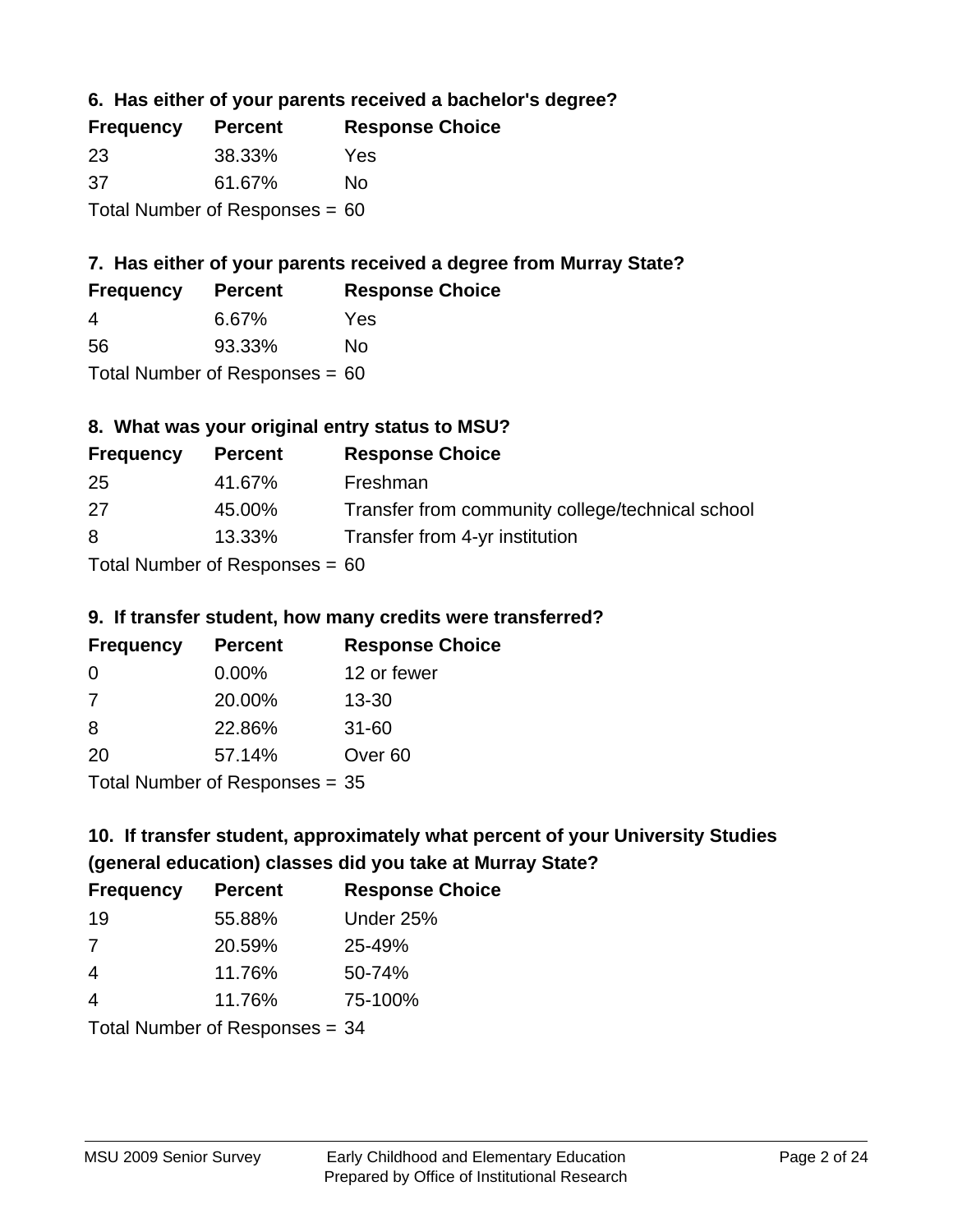#### **11. What has been your attendance status at MSU?**

| <b>Frequency</b>               | <b>Percent</b> | <b>Response Choice</b>     |
|--------------------------------|----------------|----------------------------|
| 57                             | 95.00%         | <b>Primarily full-time</b> |
| 3                              | 5.00%          | <b>Primarily part-time</b> |
| Total Number of Responses = 60 |                |                            |

#### **12. In which Residential College are you a member?**

| <b>Frequency</b> | <b>Percent</b> | <b>Response Choice</b>            |
|------------------|----------------|-----------------------------------|
| 13               | 22.41%         | Do not know                       |
| 5                | 8.62%          | <b>Clark College</b>              |
| 9                | 15.52%         | <b>Elizabeth College</b>          |
| 7                | 12.07%         | <b>Franklin-Springer Colleges</b> |
| 2                | 3.45%          | <b>Hart College</b>               |
| 4                | 6.90%          | <b>Hester College</b>             |
| 7                | 12.07%         | <b>Regents College</b>            |
| 5                | 8.62%          | <b>Richmond College</b>           |
| 6                | 10.34%         | <b>White College</b>              |
|                  |                |                                   |

Total Number of Responses = 58

# **13. Have you ever received any type of Financial Aid while at MSU? (Scholarships, grants, work-study, etc.)**

| <b>Frequency</b>                 | <b>Percent</b> | <b>Response Choice</b> |
|----------------------------------|----------------|------------------------|
| 47                               | 78.33%         | Yes                    |
| 13                               | 21.67%         | Nο                     |
| Total Number of Responses = $60$ |                |                        |

#### **14. What degree are you seeking at this time?**

| <b>Frequency</b>     | <b>Percent</b>                   | <b>Response Choice</b> |
|----------------------|----------------------------------|------------------------|
| $\blacktriangleleft$ | 1.67%                            | Associate              |
| 59                   | 98.33%                           | <b>Baccalaureate</b>   |
|                      | Total Number of Responses = $60$ |                        |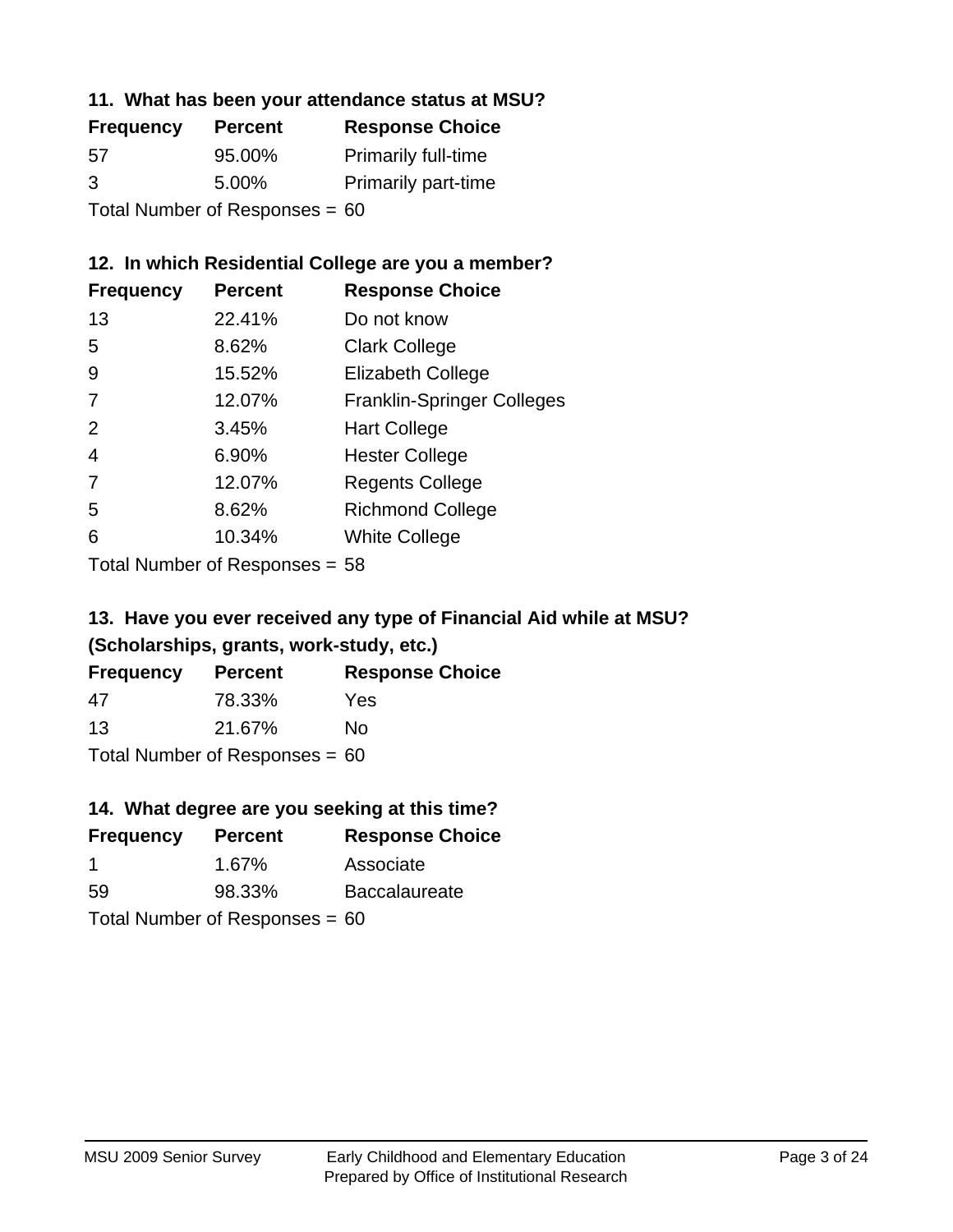**15. How many years will it take you to complete your degree from the point of your initial enrollment in college (including any time at a previous institution)?**

| <b>Frequency</b> | <b>Percent</b> | <b>Response Choice</b> |
|------------------|----------------|------------------------|
| $\mathbf 1$      | 1.67%          | Two                    |
| $\overline{4}$   | 6.67%          | <b>Three</b>           |
| 29               | 48.33%         | Four                   |
| 12               | 20.00%         | Five                   |
| $\overline{4}$   | 6.67%          | <b>Six</b>             |
| 10               | 16.67%         | More than six          |
|                  |                |                        |

Total Number of Responses = 60

#### **16. In what range does your grade point average fall?**

| <b>Frequency</b> | <b>Percent</b> | <b>Response Choice</b> |
|------------------|----------------|------------------------|
| 0                | $0.00\%$       | $2.00 - 2.50$          |
| 12               | 20.34%         | $2.51 - 3.00$          |
| 20               | 33.90%         | $3.01 - 3.50$          |
| 27               | 45.76%         | $3.51 - 4.00$          |
|                  |                |                        |

Total Number of Responses = 59

# **They are used to sort the data, and do not appear in this table Questions 17 and 18 relate to department and program information.**

#### **19. For what purpose did you enroll at MSU?**

| <b>Frequency</b> | <b>Percent</b>                 | <b>Response Choice</b>                    |
|------------------|--------------------------------|-------------------------------------------|
| 0                | $0.00\%$                       | To receive an associate degree            |
| 58               | 98.31%                         | To receive a baccalaureate degree         |
| $\overline{1}$   | 1.69%                          | To take a few job related courses         |
| $\Omega$         | 0.00%                          | To transfer to another college/university |
|                  | Total Number of Responses - 50 |                                           |

Total Number of Responses = 59

# **20. What is the highest degree you eventually hope to receive?**

| <b>Frequency</b>                | <b>Percent</b> | <b>Response Choice</b> |
|---------------------------------|----------------|------------------------|
| 0                               | 0.00%          | Associate              |
| 3                               | 5.08%          | <b>Baccalaureate</b>   |
| 46                              | 77.97%         | Graduate               |
| 10                              | 16.95%         | Professional           |
| $Total$ Number of Despanses $-$ |                |                        |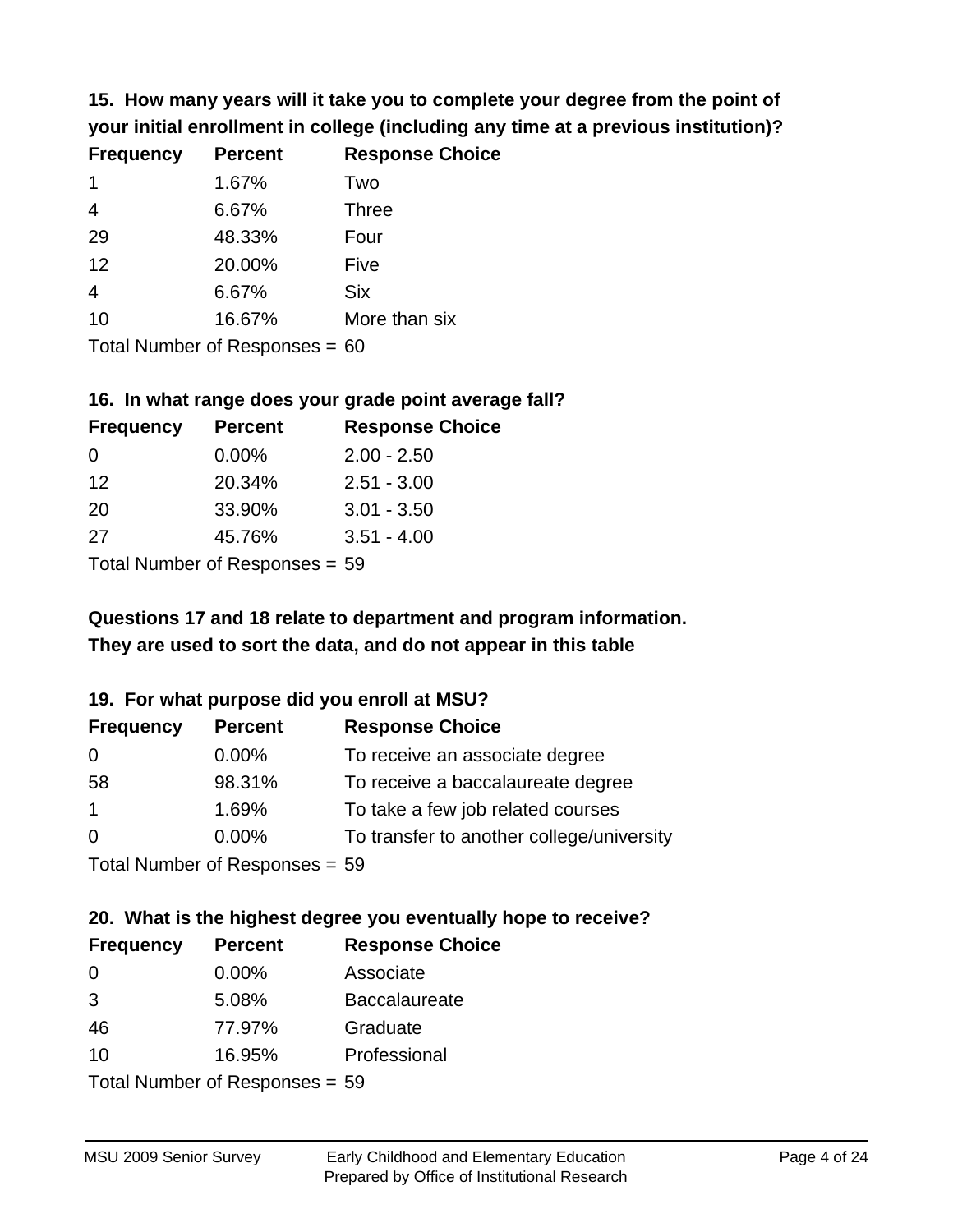#### **21. Which best describes your situation?**

| <b>Frequency</b> | <b>Percent</b> | <b>Response Choice</b>               |
|------------------|----------------|--------------------------------------|
| 39               | 66.10%         | Did not change major/area            |
| 4                | 6.78%          | Did not initially declare major/area |
| 16               | 27.12%         | Changed major/area                   |
|                  |                |                                      |

Total Number of Responses = 59

# **22. While school was in session during the past year, how many hours per week, on average, did you work for pay?**

| <b>Frequency</b>     | <b>Percent</b> | <b>Response Choice</b> |
|----------------------|----------------|------------------------|
| 14                   | 24.14%         | Did not work           |
| 12                   | 20.69%         | Worked 1-10 hrs        |
| 13                   | 22.41%         | Worked 11-20 hrs       |
| 12                   | 20.69%         | Worked 21-30 hrs       |
| 6                    | 10.34%         | Worked 31-40 hrs       |
| $\blacktriangleleft$ | 1.72%          | Worked over 40 hrs     |
|                      |                |                        |

Total Number of Responses = 58

#### **23. For the most part, were classes offered at times convenient to you?**

| <b>Frequency</b>               | <b>Percent</b> | <b>Response Choice</b> |
|--------------------------------|----------------|------------------------|
| -54                            | 91.53%         | Yes                    |
| .5                             | 8.47%          | No.                    |
| Total Number of Responses = 59 |                |                        |

#### **24. If no, what time would you have preferred?**

| <b>Frequency</b>                | <b>Percent</b> | <b>Response Choice</b> |
|---------------------------------|----------------|------------------------|
| $\Omega$                        | $0.00\%$       | Late afternoon         |
| $\Omega$                        | $0.00\%$       | Evening                |
| 0                               | $0.00\%$       | Weekend                |
| $\overline{4}$                  | 100.00%        | During the day         |
| Total Number of Responses = $4$ |                |                        |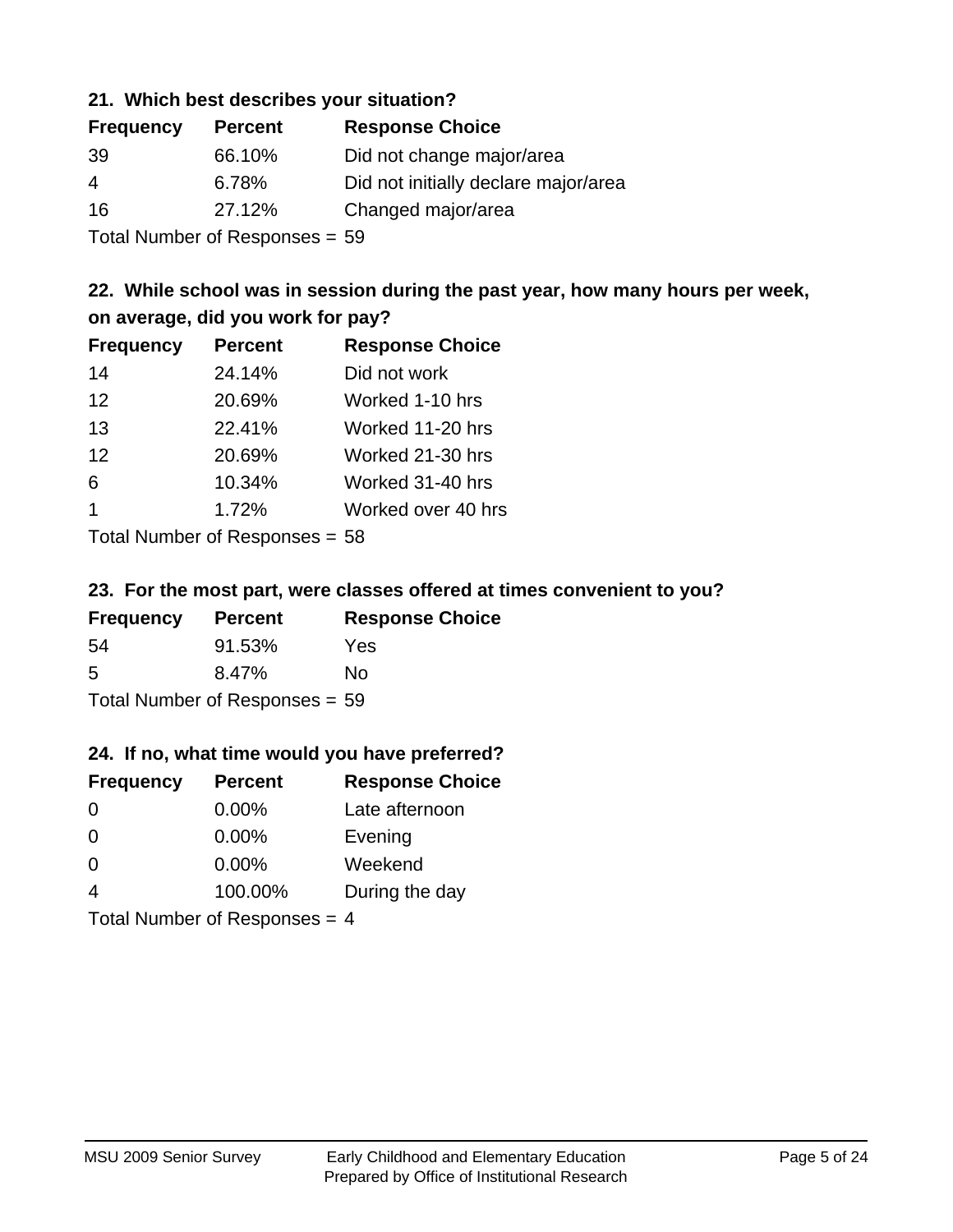# **25. Which best describes the location where you completed the majority of your**

| coursework? |  |
|-------------|--|
|-------------|--|

| <b>Frequency</b> | <b>Percent</b>                   | <b>Response Choice</b> |
|------------------|----------------------------------|------------------------|
| 33               | 56.90%                           | Murray                 |
| 10               | 17.24%                           | Paducah                |
| 0                | $0.00\%$                         | Ft. Campbell           |
| 8                | 13.79%                           | Madisonville           |
| 4                | 6.90%                            | Hopkinsville           |
| 3                | 5.17%                            | Henderson              |
| 0                | 0.00%                            | On the Internet        |
| 0                | 0.00%                            | Other                  |
|                  | Total Number of Responses $= 58$ |                        |

#### **26. Did you take any online courses while at Murray State?**

| <b>Frequency</b> | <b>Percent</b>                 | <b>Response</b> |
|------------------|--------------------------------|-----------------|
| -21              | 35.59%                         | Yes             |
| -38              | 64.41%                         | Nο              |
|                  | Total Number of Responses = 59 |                 |

# **27. Did it take you an extra semester or more to complete degree requirements at Murray State?**

**Choice** 

| <b>Frequency</b> | <b>Percent</b>                 | <b>Response Choice</b> |
|------------------|--------------------------------|------------------------|
| 21               | 35.59%                         | Yes                    |
| 38               | 64.41%                         | Nο                     |
|                  | Total Number of Responses = 59 |                        |

#### **28. If yes, why did it take you an extra semester or more?**

| <b>Frequency</b> | <b>Percent</b>                   | <b>Response Choice</b>                                       |
|------------------|----------------------------------|--------------------------------------------------------------|
| $\mathbf{1}$     | 5.00%                            | Work obligation limited my enrollment.                       |
| 3                | 15.00%                           | Family obligations limited my enrollment.                    |
| $\overline{2}$   | 10.00%                           | Tuition and other costs of attendance limited my enrollment. |
| 3                | 15.00%                           | A decision to change majors added to my requirements.        |
| $\mathbf{1}$     | 5.00%                            | A required course or courses were not offered.               |
| 3                | 15.00%                           | Credits were lost transferring to Murray State.              |
| $\overline{7}$   | 35.00%                           | Other                                                        |
|                  | Total Number of Responses $= 20$ |                                                              |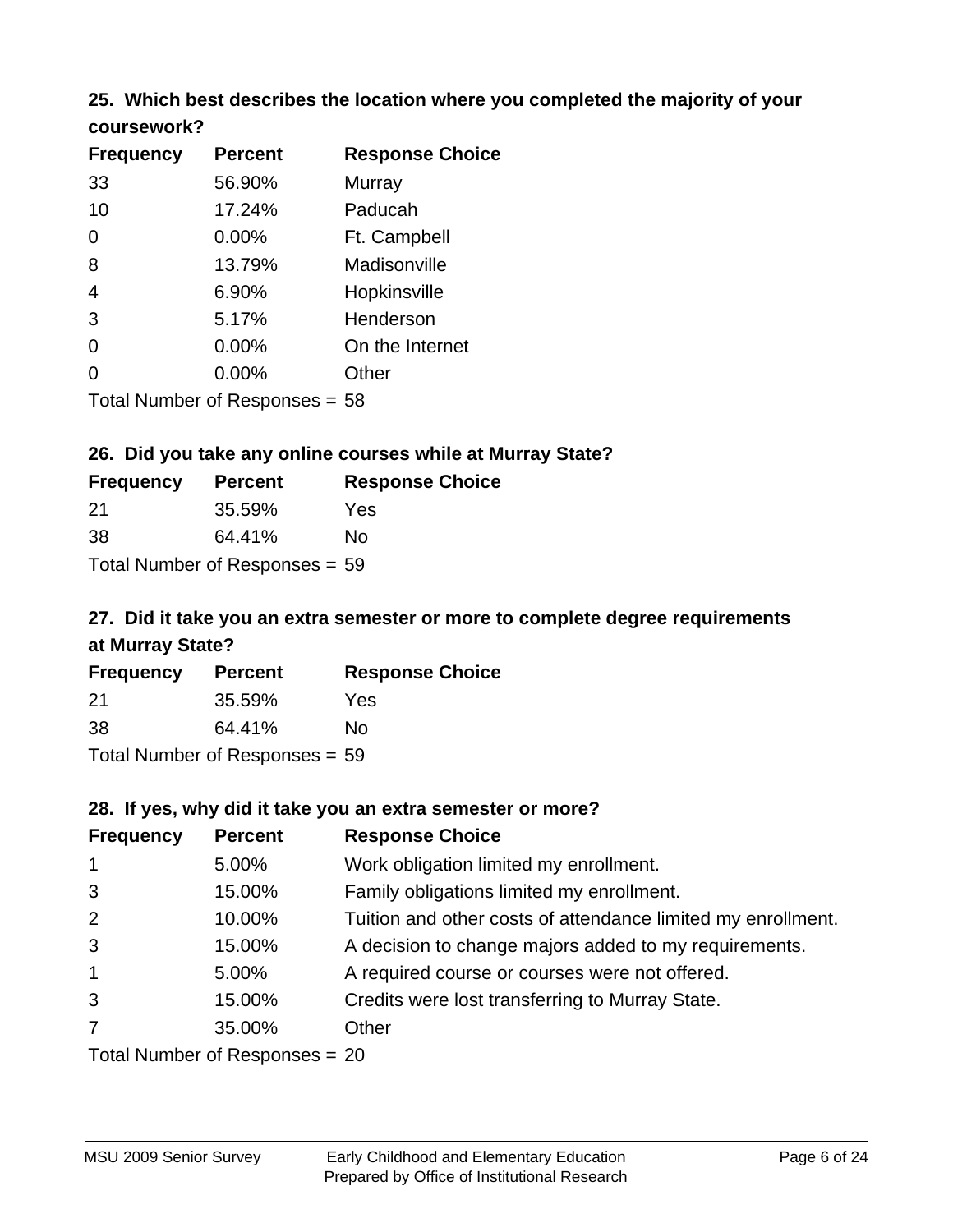# **29. Did you have trouble getting any course(s) you needed while at Murray State?**

| <b>Frequency</b> | <b>Percent</b>                 | <b>Response Choice</b> |
|------------------|--------------------------------|------------------------|
| -12              | 20.34%                         | Yes                    |
| -47              | 79.66%                         | Nο                     |
|                  | Total Number of Responses = 59 |                        |

# **30. If yes, why did you have trouble getting the course?**

| <b>Frequency</b> | <b>Percent</b> | <b>Response Choice</b>                                |
|------------------|----------------|-------------------------------------------------------|
| 6                | 50.00%         | Not offered the semester I needed it.                 |
| $\overline{1}$   | 8.33%          | Not offered at hours convenient to my work schedule.  |
| 2                | 16.67%         | Not offered at hours suitable for my school schedule. |
| 3                | 25.00%         | All course sections were closed.                      |
| $\overline{0}$   | $0.00\%$       | I was unaware of the prerequisites for the course.    |
|                  |                |                                                       |

Total Number of Responses = 12

# **31. Which statement best describes your experience with off-campus coop/internship?**

| <b>Frequency</b> | <b>Percent</b> | <b>Response Choice</b>             |
|------------------|----------------|------------------------------------|
| 35               | 59.32%         | Cannot judge, I did not have one.  |
| 13               | 22.03%         | My experience was very valuable.   |
| 10               | 16.95%         | My experience was valuable.        |
| $\overline{1}$   | 1.69%          | My experience was of little value. |
| $\Omega$         | 0.00%          | My experience was of no value.     |
|                  |                |                                    |

Total Number of Responses = 59

# **32. Which statement best describes your experience with on-campus faculty-directed research, scholarly, or creative project?**

| <b>Frequency</b> | <b>Percent</b>                 | <b>Response Choice</b>             |
|------------------|--------------------------------|------------------------------------|
| 40               | 67.80%                         | Cannot judge; I did not have one.  |
| 5                | 8.47%                          | My experience was very valuable.   |
| 12               | 20.34%                         | My experience was valuable.        |
| 2                | 3.39%                          | My experience was of little value. |
| $\Omega$         | 0.00%                          | My experience was of no value.     |
|                  | $Total Number of Denonce - EQ$ |                                    |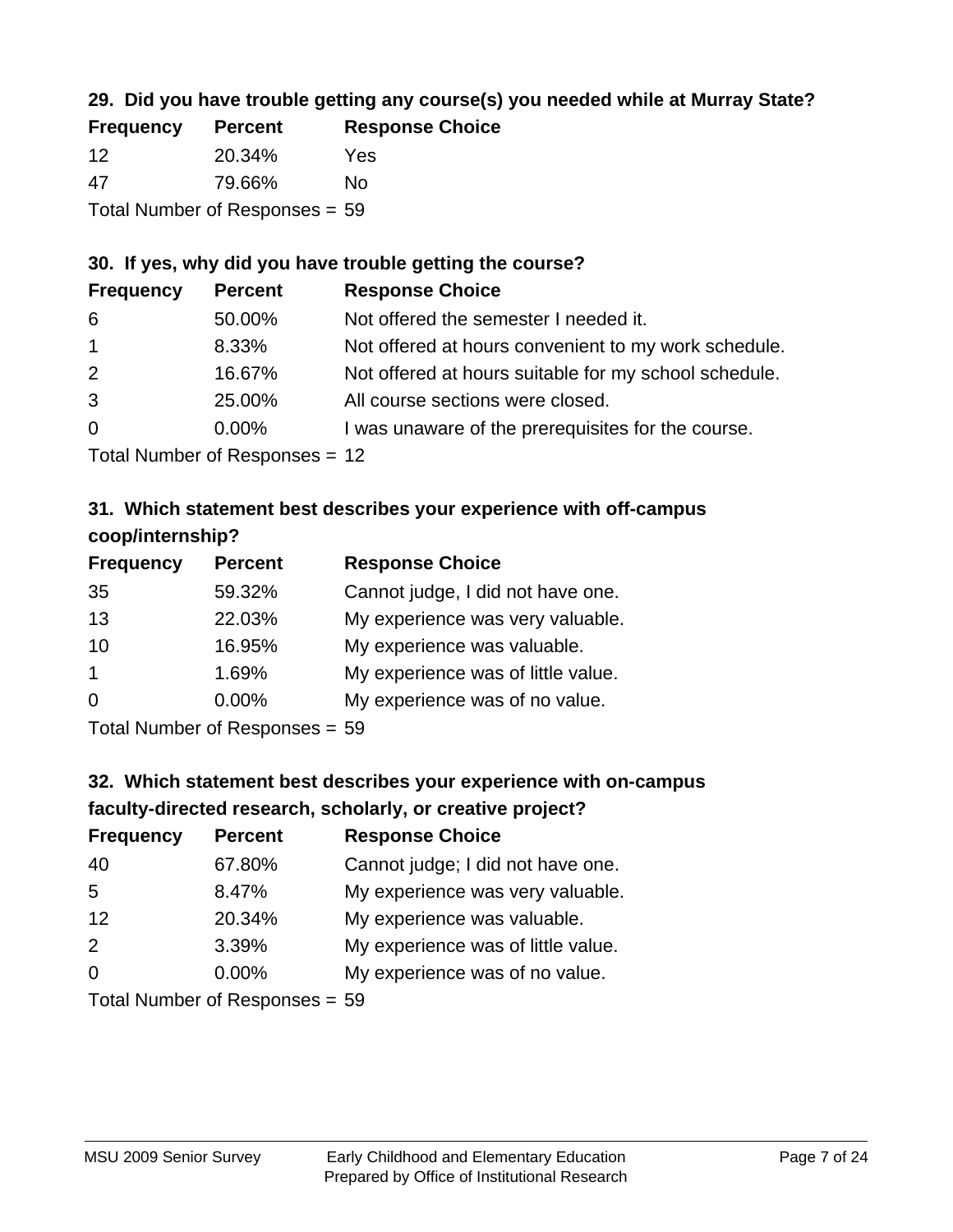#### **33. Which statement best describes your experience with academic advising in your major/area?**

| in your major/area? |                |                                                       |
|---------------------|----------------|-------------------------------------------------------|
| <b>Frequency</b>    | <b>Percent</b> | <b>Response Choice</b>                                |
| $\Omega$            | $0.00\%$       | Cannot judge; I did not make use of the opportunity.  |
| 53                  | 91.38%         | I was satisfied with information my adviser provided. |

- ion my adviser provided. 5 8.62% Advice was inaccurate, incomplete, or misleading.
- 0 0.00% My adviser was not available.

Total Number of Responses = 58

# **For questions 34-48, indicate the extent to which you were satisfied.**

# **34. Class size relative to type of course**

| <b>Frequency</b>             | <b>Percent</b> | <b>Response Choice</b> |
|------------------------------|----------------|------------------------|
| 38                           | 65.52%         | Very satisfied         |
| 19                           | 32.76%         | Satisfied              |
| $\mathbf 1$                  | 1.72%          | <b>Dissatisfied</b>    |
| $\Omega$                     | $0.00\%$       | Very dissatisfied      |
| $Total Number of Denonese -$ |                |                        |

Total Number of Responses = 58

# **35. Out-of-class availability of faculty**

| <b>Frequency</b> | <b>Percent</b>             | <b>Response Choice</b> |
|------------------|----------------------------|------------------------|
| 27               | 46.55%                     | Very satisfied         |
| 28               | 48.28%                     | Satisfied              |
| 3                | 5.17%                      | <b>Dissatisfied</b>    |
| $\Omega$         | 0.00%                      | Very dissatisfied      |
|                  | Total Number of Deepersoon | гο                     |

Total Number of Responses = 58

# **36. Effectiveness of your high school preparation for college work**

| <b>Frequency</b> | <b>Percent</b>            | <b>Response Choice</b> |
|------------------|---------------------------|------------------------|
| 15               | 25.86%                    | Very satisfied         |
| 26               | 44.83%                    | Satisfied              |
| 13               | 22.41%                    | <b>Dissatisfied</b>    |
| 4                | 6.90%                     | Very dissatisfied      |
|                  | Total Number of Desponses |                        |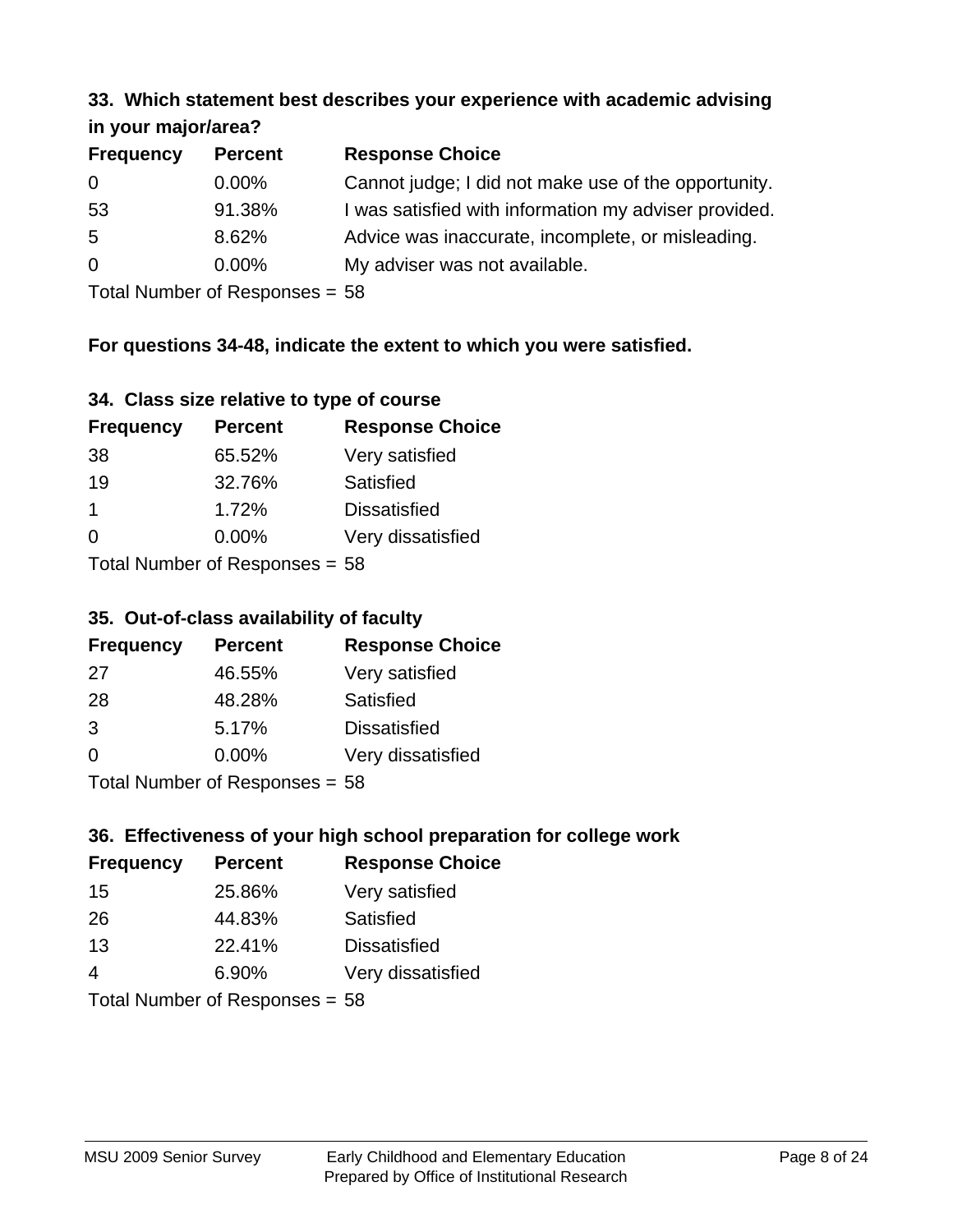# **37. Fairness of faculty in their treatment of individual students**

| <b>Frequency</b> | <b>Percent</b> | <b>Response Choice</b> |
|------------------|----------------|------------------------|
| 30               | 51.72%         | Very satisfied         |
| 26               | 44.83%         | Satisfied              |
| $\mathcal{P}$    | 3.45%          | <b>Dissatisfied</b>    |
| $\Omega$         | $0.00\%$       | Very dissatisfied      |
|                  |                |                        |

Total Number of Responses = 58

#### **38. Overall quality of instruction at Murray State**

| <b>Frequency</b> | <b>Percent</b>             | <b>Response Choice</b> |
|------------------|----------------------------|------------------------|
| 26               | 45.61%                     | Very satisfied         |
| 31               | 54.39%                     | Satisfied              |
| $\Omega$         | 0.00%                      | <b>Dissatisfied</b>    |
| $\Omega$         | 0.00%                      | Very dissatisfied      |
|                  | Tatal Number of Desperance |                        |

Total Number of Responses = 57

# **39. Quality of instruction in University Studies (General Education) courses**

| <b>Frequency</b> | <b>Percent</b>                  | <b>Response Choice</b> |
|------------------|---------------------------------|------------------------|
| 13               | 23.64%                          | Very satisfied         |
| .37              | 67.27%                          | Satisfied              |
| .5               | 9.09%                           | <b>Dissatisfied</b>    |
| $\Omega$         | 0.00%                           | Very dissatisfied      |
|                  | $Total$ Number of Despasses $-$ |                        |

Total Number of Responses = 55

#### **40. Quality of instruction in your major**

| <b>Frequency</b> | <b>Percent</b>             | <b>Response Choice</b> |
|------------------|----------------------------|------------------------|
| 36               | 63.16%                     | Very satisfied         |
| 21               | 36.84%                     | Satisfied              |
| $\Omega$         | $0.00\%$                   | <b>Dissatisfied</b>    |
| $\Omega$         | 0.00%                      | Very dissatisfied      |
|                  | Total Number of Deepersoon |                        |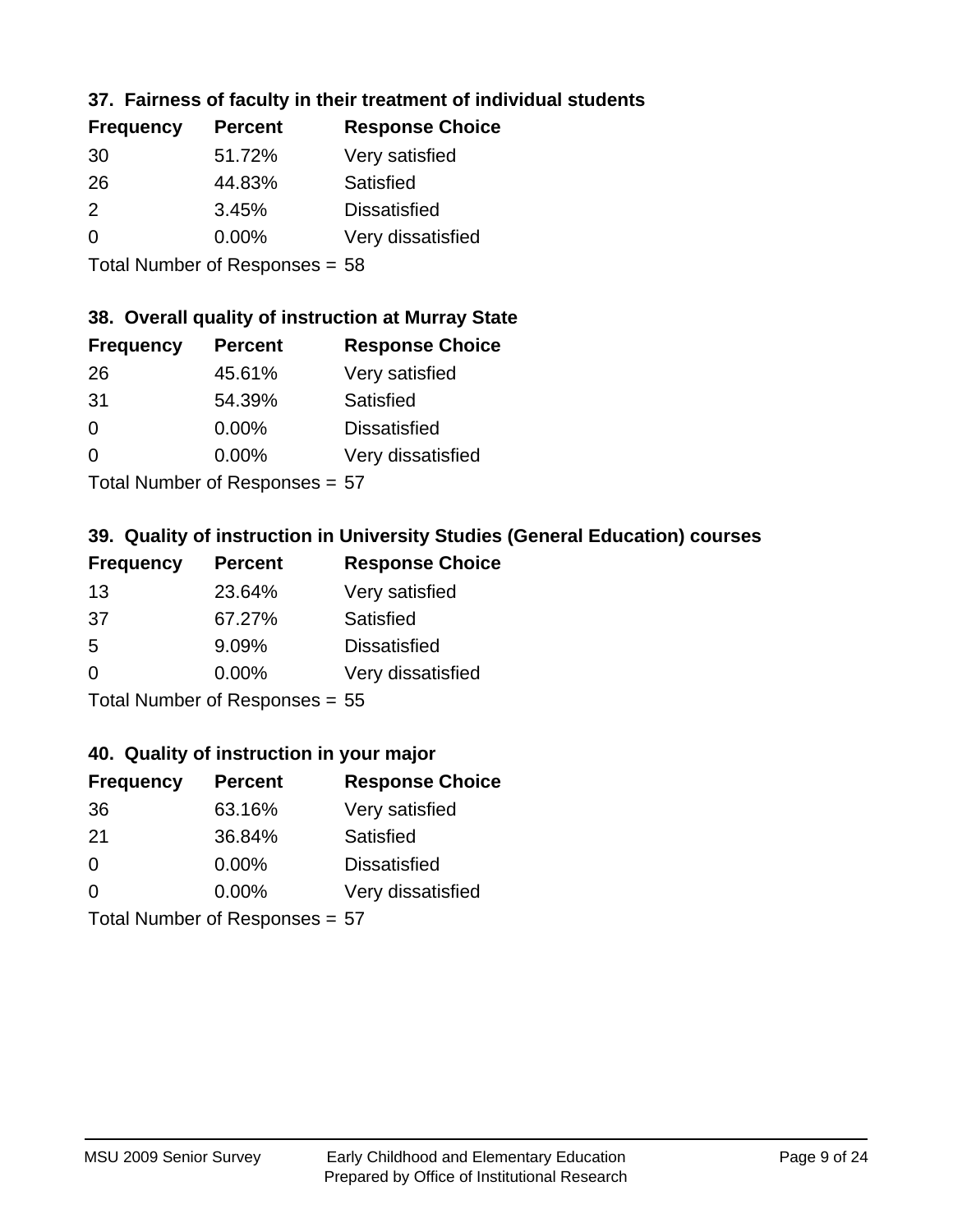# **41. Clarity of program objectives in your major**

| <b>Frequency</b> | <b>Percent</b> | <b>Response Choice</b> |
|------------------|----------------|------------------------|
| 26               | 45.61%         | Very satisfied         |
| 29               | 50.88%         | Satisfied              |
| $\mathcal{P}$    | 3.51%          | <b>Dissatisfied</b>    |
| $\Omega$         | $0.00\%$       | Very dissatisfied      |
|                  |                |                        |

Total Number of Responses = 57

#### **42. Intellectual challenge of the academic program**

| <b>Frequency</b> | <b>Percent</b> | <b>Response Choice</b> |
|------------------|----------------|------------------------|
| -29              | 50.88%         | Very satisfied         |
| 25               | 43.86%         | Satisfied              |
| $\mathcal{B}$    | 5.26%          | <b>Dissatisfied</b>    |
| $\Omega$         | 0.00%          | Very dissatisfied      |
|                  |                |                        |

Total Number of Responses = 57

# **43. Encouragement and information from your major department for employment after graduation**

| <b>Frequency</b> | <b>Percent</b> | <b>Response Choice</b> |
|------------------|----------------|------------------------|
| 17               | 30.36%         | Very satisfied         |
| 31               | 55.36%         | Satisfied              |
| 8                | 14.29%         | <b>Dissatisfied</b>    |
| $\Omega$         | $0.00\%$       | Very dissatisfied      |
|                  |                |                        |

Total Number of Responses = 56

# **44. Availability of opportunities to engage in a faculty-mentored research,**

# **scholarly, or creative project in your area of study/interest**

| <b>Frequency</b> | <b>Percent</b> | <b>Response Choice</b> |
|------------------|----------------|------------------------|
| 14               | 25.00%         | Very satisfied         |
| 28               | 50.00%         | Satisfied              |
| 12               | 21.43%         | <b>Dissatisfied</b>    |
| $\mathcal{P}$    | 3.57%          | Very dissatisfied      |
|                  |                |                        |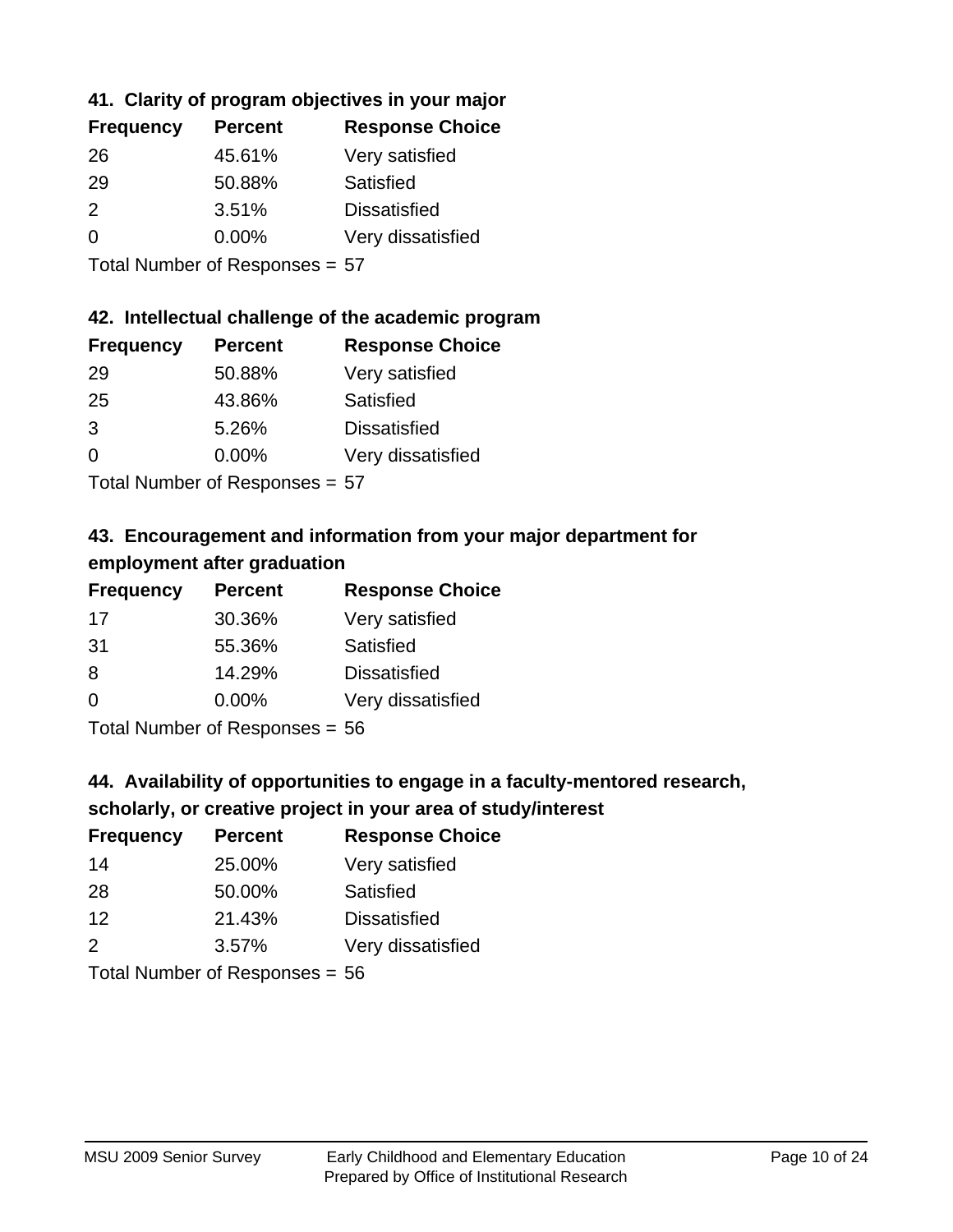#### **45. Library hours**

| <b>Frequency</b> | <b>Percent</b> | <b>Response Choice</b> |
|------------------|----------------|------------------------|
| 17               | 31.48%         | Very satisfied         |
| 34               | 62.96%         | Satisfied              |
| 3                | 5.56%          | <b>Dissatisfied</b>    |
| 0                | 0.00%          | Very dissatisfied      |
|                  |                |                        |

Total Number of Responses = 54

#### **46. Effectiveness of library personnel in meeting your information needs**

| <b>Frequency</b> | <b>Percent</b> | <b>Response Choice</b> |
|------------------|----------------|------------------------|
| 18               | 33.33%         | Very satisfied         |
| 33               | 61.11%         | Satisfied              |
| 3                | 5.56%          | <b>Dissatisfied</b>    |
| $\Omega$         | 0.00%          | Very dissatisfied      |
|                  |                |                        |

Total Number of Responses = 54

#### **47. Access to library resources on hand**

| <b>Frequency</b>               | <b>Percent</b> | <b>Response Choice</b> |
|--------------------------------|----------------|------------------------|
| 17                             | 31.48%         | Very satisfied         |
| 35                             | 64.81%         | Satisfied              |
| 2                              | 3.70%          | <b>Dissatisfied</b>    |
| $\Omega$                       | $0.00\%$       | Very dissatisfied      |
| Total Number of Responses = 54 |                |                        |

#### **48. Electronic access to library resources**

| <b>Frequency</b>                 | <b>Percent</b> | <b>Response Choice</b> |
|----------------------------------|----------------|------------------------|
| 20                               | 35.71%         | Very satisfied         |
| 31                               | 55.36%         | Satisfied              |
| 5                                | 8.93%          | <b>Dissatisfied</b>    |
| $\Omega$                         | $0.00\%$       | Very dissatisfied      |
| Total Number of Responses = $56$ |                |                        |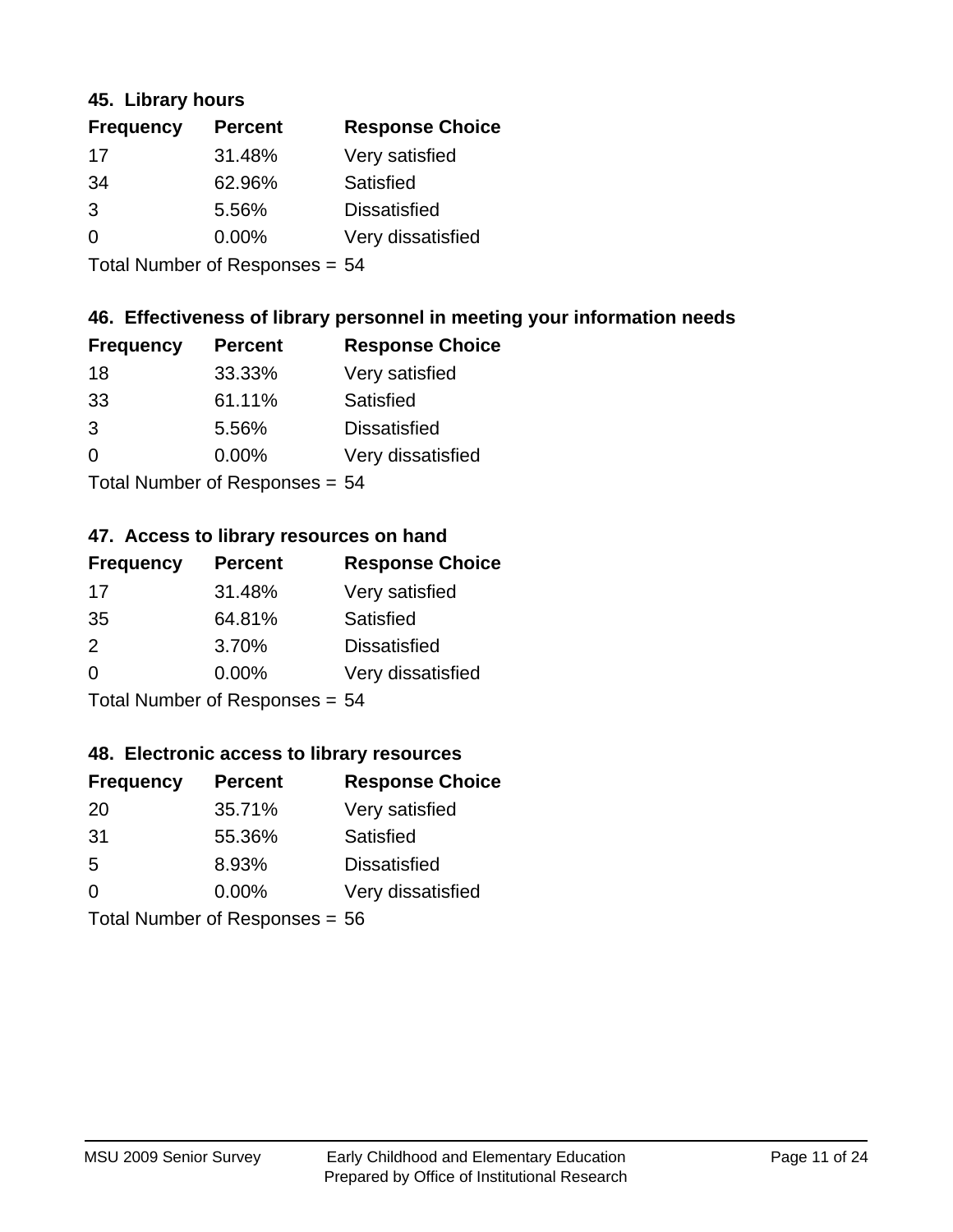**was in helping you achieve these goals. For questions 49-55, please indicate how effective University Studies at MSU** 

# **49. Writing Skills**

| <b>Frequency</b>               | <b>Percent</b> | <b>Response Choice</b> |
|--------------------------------|----------------|------------------------|
| 12                             | 22.22%         | Very effective         |
| 37                             | 68.52%         | Effective              |
| 4                              | 7.41%          | Ineffective            |
| $\overline{\mathbf{1}}$        | 1.85%          | Very ineffective       |
| Total Number of Responses = 54 |                |                        |

## **50. Speaking Skills**

| <b>Frequency</b> | <b>Percent</b>                 | <b>Response Choice</b> |
|------------------|--------------------------------|------------------------|
| 18               | 33.96%                         | Very effective         |
| 32               | 60.38%                         | Effective              |
| 3                | 5.66%                          | Ineffective            |
| $\Omega$         | 0.00%                          | Very ineffective       |
|                  | Total Number of Reconnege – 53 |                        |

Total Number of Responses = 53

#### **51. Critical Thinking Skills**

| <b>Frequency</b> | <b>Percent</b>            | <b>Response Choice</b> |
|------------------|---------------------------|------------------------|
| 14               | 25.93%                    | Very effective         |
| 33               | 61.11%                    | Effective              |
| 6                | 11.11%                    | Ineffective            |
| -1               | 1.85%                     | Very ineffective       |
|                  | Total Number of Deepensee |                        |

Total Number of Responses = 54

# **52. Computer Technology**

| <b>Frequency</b> | <b>Percent</b>                 | <b>Response Choice</b> |
|------------------|--------------------------------|------------------------|
| 18               | 33.33%                         | Very effective         |
| 30               | 55.56%                         | Effective              |
| 5                | 9.26%                          | Ineffective            |
| -1               | 1.85%                          | Very ineffective       |
|                  | Total Number of Responses = 54 |                        |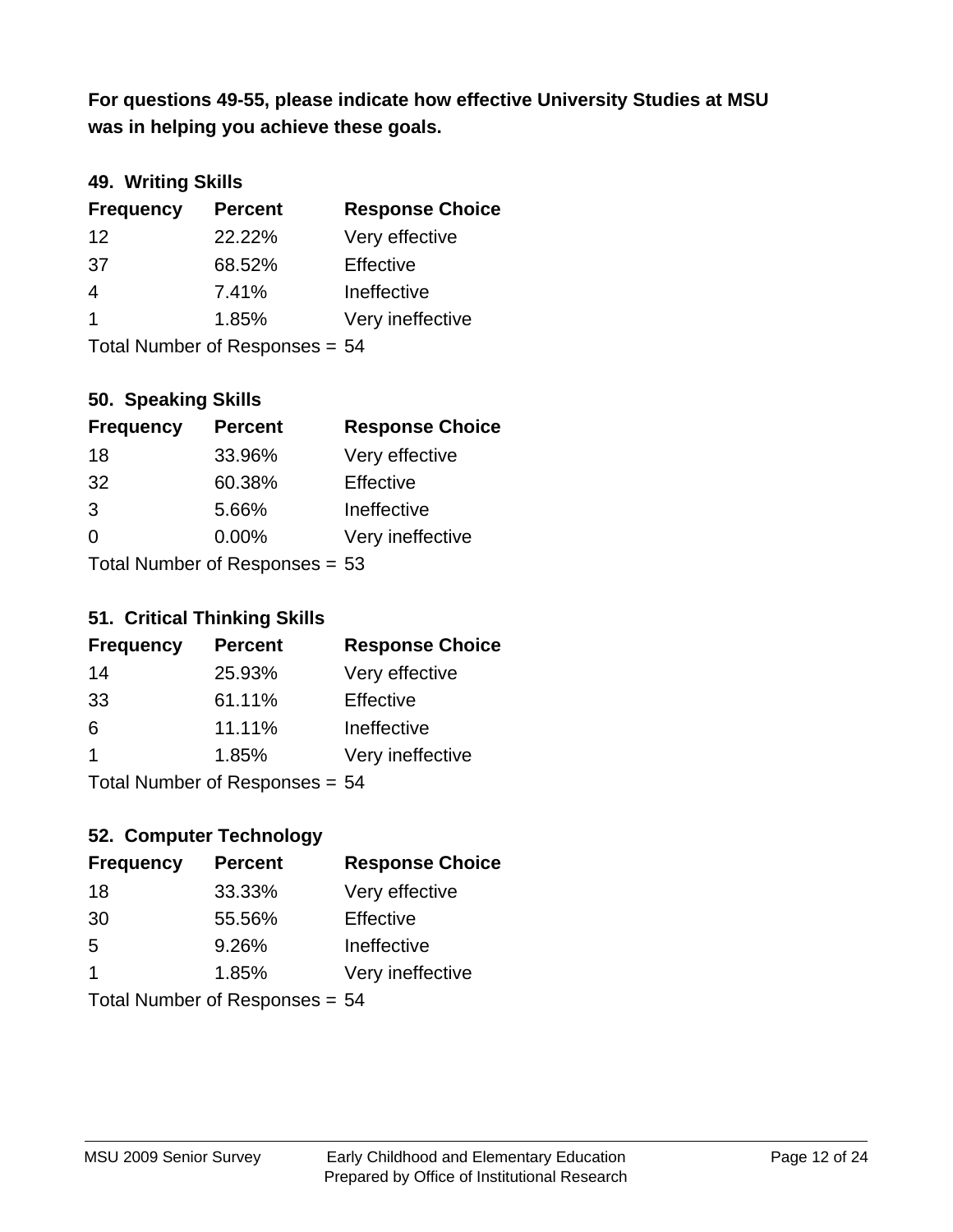## **53. General Knowledge in the liberal arts and sciences**

| <b>Frequency</b> | <b>Percent</b> | <b>Response Choice</b> |
|------------------|----------------|------------------------|
| 12               | 22.22%         | Very effective         |
| 37               | 68.52%         | Effective              |
| 4                | 7.41%          | Ineffective            |
|                  | 1.85%          | Very ineffective       |
|                  |                |                        |

Total Number of Responses = 54

#### **54. International Perspectives**

| <b>Frequency</b> | <b>Percent</b>              | <b>Response Choice</b> |
|------------------|-----------------------------|------------------------|
| -9               | 16.67%                      | Very effective         |
| 24               | 44.44%                      | Effective              |
| 17               | 31.48%                      | Ineffective            |
| 4                | 7.41%                       | Very ineffective       |
|                  | Tatal Massakan af Dagmannar |                        |

Total Number of Responses = 54

#### **55. Stimulation of interest in areas outside your chosen field of study**

| <b>Frequency</b> | <b>Percent</b>                 | <b>Response Choice</b> |
|------------------|--------------------------------|------------------------|
| 9                | 16.67%                         | Very effective         |
| 34               | 62.96%                         | Effective              |
| 8                | 14.81%                         | Ineffective            |
| 3                | 5.56%                          | Very ineffective       |
|                  | Total Number of Responses = 54 |                        |

**For questions 56-83, please indicate how satisfactorily the following met your needs**

#### **56. African-American Student Services**

| <b>Frequency</b> | <b>Percent</b>                 | <b>Response Choice</b> |
|------------------|--------------------------------|------------------------|
| 54               | 96.43%                         | Did not use            |
| 2                | 3.57%                          | Very satisfied         |
| $\Omega$         | 0.00%                          | Satisfied              |
| $\overline{0}$   | $0.00\%$                       | <b>Dissatisfied</b>    |
| $\Omega$         | $0.00\%$                       | Very dissatisfied      |
|                  | Total Number of Responses = 56 |                        |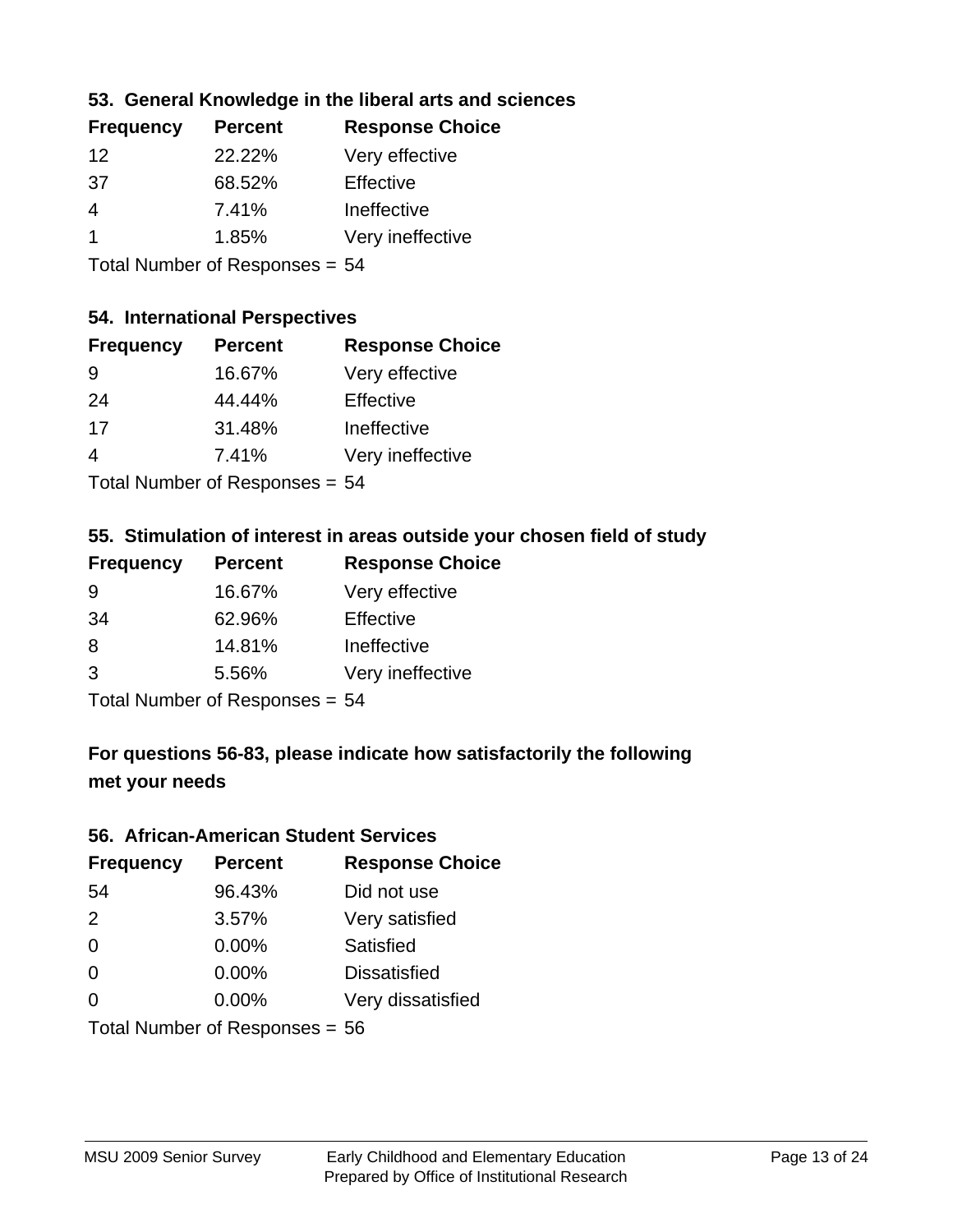#### **57. Career Services Office**

| <b>Frequency</b> | <b>Percent</b> | <b>Response Choice</b> |
|------------------|----------------|------------------------|
| 42               | 75.00%         | Did not use            |
| $\overline{7}$   | 12.50%         | Very satisfied         |
| $\overline{7}$   | 12.50%         | Satisfied              |
| ∩                | 0.00%          | <b>Dissatisfied</b>    |
|                  | 0.00%          | Very dissatisfied      |
|                  |                |                        |

Total Number of Responses = 56

# **58. Counseling and Testing Center**

| <b>Frequency</b> | <b>Percent</b>            | <b>Response Choice</b> |
|------------------|---------------------------|------------------------|
| 43               | 76.79%                    | Did not use            |
| 8                | 14.29%                    | Very satisfied         |
| 3                | 5.36%                     | <b>Satisfied</b>       |
| 2                | 3.57%                     | <b>Dissatisfied</b>    |
| 0                | 0.00%                     | Very dissatisfied      |
|                  | Total Number of Deepersee |                        |

Total Number of Responses = 56

#### **59. Cultural programming and activities**

| <b>Frequency</b>               | <b>Percent</b> | <b>Response Choice</b> |
|--------------------------------|----------------|------------------------|
| 50                             | 89.29%         | Did not use            |
| 3                              | 5.36%          | Very satisfied         |
| 3                              | 5.36%          | Satisfied              |
| $\Omega$                       | $0.00\%$       | <b>Dissatisfied</b>    |
| $\Omega$                       | $0.00\%$       | Very dissatisfied      |
| Total Number of Responses = 56 |                |                        |

#### **60. E-study courses**

| <b>Frequency</b> | <b>Percent</b>                 | <b>Response Choice</b> |
|------------------|--------------------------------|------------------------|
| 27               | 48.21%                         | Did not use            |
| 19               | 33.93%                         | Very satisfied         |
| 10               | 17.86%                         | Satisfied              |
| $\Omega$         | $0.00\%$                       | <b>Dissatisfied</b>    |
| $\Omega$         | $0.00\%$                       | Very dissatisfied      |
|                  | Total Number of Responses = 56 |                        |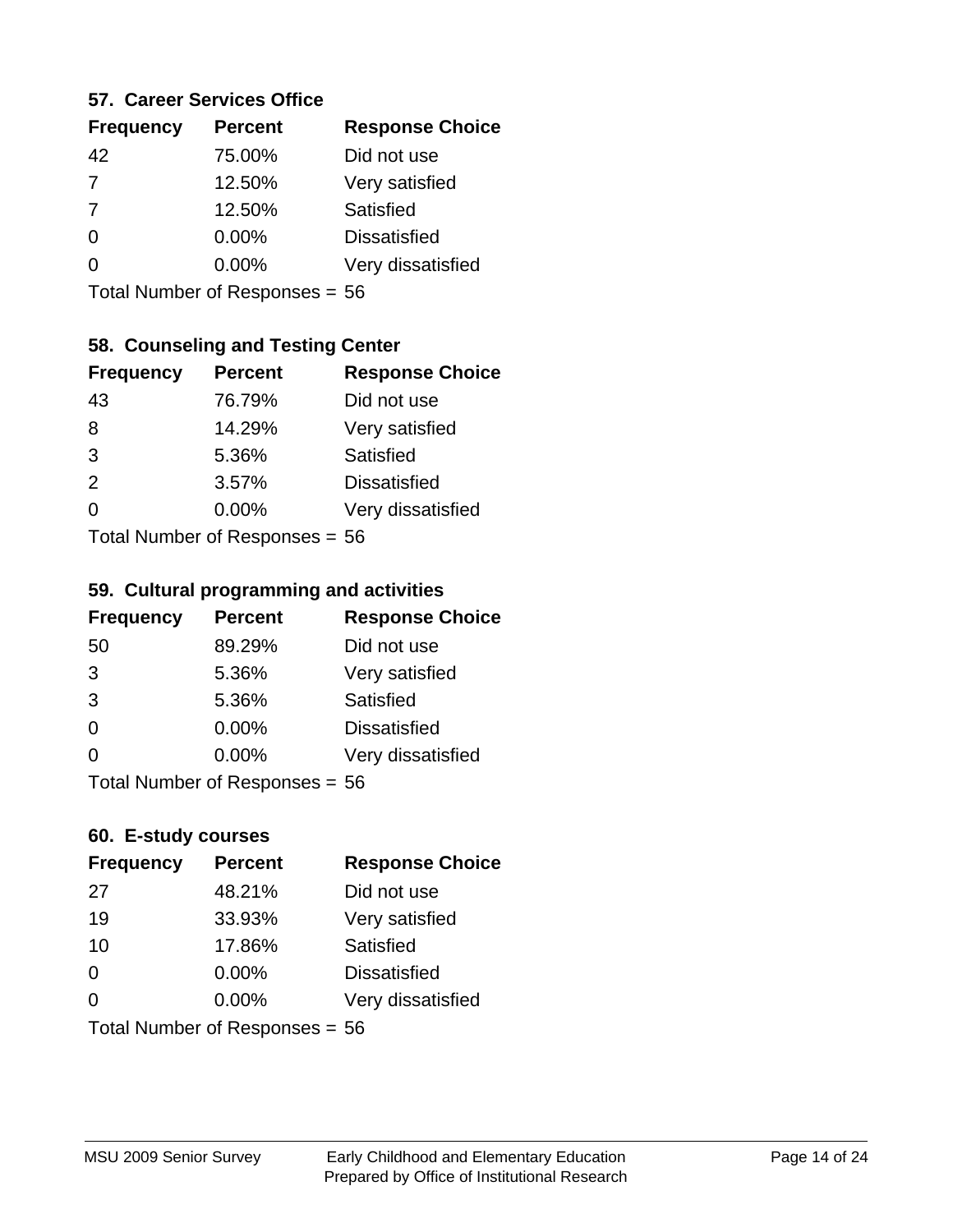#### **61. Food Services**

| <b>Frequency</b> | <b>Percent</b> | <b>Response Choice</b> |
|------------------|----------------|------------------------|
| 29               | 50.88%         | Did not use            |
| 11               | 19.30%         | Very satisfied         |
| 15               | 26.32%         | Satisfied              |
|                  | 1.75%          | <b>Dissatisfied</b>    |
|                  | 1.75%          | Very dissatisfied      |
|                  |                |                        |

Total Number of Responses = 57

# **62. Greek life and activities**

| <b>Frequency</b>               | <b>Percent</b> | <b>Response Choice</b> |
|--------------------------------|----------------|------------------------|
| 49                             | 87.50%         | Did not use            |
| 6                              | 10.71%         | Very satisfied         |
| $\mathbf 1$                    | 1.79%          | <b>Satisfied</b>       |
| $\Omega$                       | $0.00\%$       | <b>Dissatisfied</b>    |
| 0                              | $0.00\%$       | Very dissatisfied      |
| Total Number of Responses = 56 |                |                        |

**63. Health Services**

| <b>Frequency</b>                                                                                                                                             | <b>Percent</b> | <b>Response Choice</b> |
|--------------------------------------------------------------------------------------------------------------------------------------------------------------|----------------|------------------------|
| 35                                                                                                                                                           | 61.40%         | Did not use            |
| 8                                                                                                                                                            | 14.04%         | Very satisfied         |
| 10                                                                                                                                                           | 17.54%         | Satisfied              |
| $\overline{4}$                                                                                                                                               | 7.02%          | <b>Dissatisfied</b>    |
| $\Omega$                                                                                                                                                     | 0.00%          | Very dissatisfied      |
| $T$ . $\blacksquare$ . $\blacksquare$ . $\blacksquare$ . $\blacksquare$ . $\blacksquare$ . $\blacksquare$ . $\blacksquare$ . $\blacksquare$ . $\blacksquare$ |                |                        |

Total Number of Responses = 57

## **64. Honor Societies/Departmental Clubs/Special Interest Organizations**

| <b>Frequency</b> | <b>Percent</b>                 | <b>Response Choice</b> |
|------------------|--------------------------------|------------------------|
| 30               | 53.57%                         | Did not use            |
| 11               | 19.64%                         | Very satisfied         |
| 15               | 26.79%                         | Satisfied              |
| 0                | $0.00\%$                       | <b>Dissatisfied</b>    |
| $\Omega$         | 0.00%                          | Very dissatisfied      |
|                  | Total Number of Responses = 56 |                        |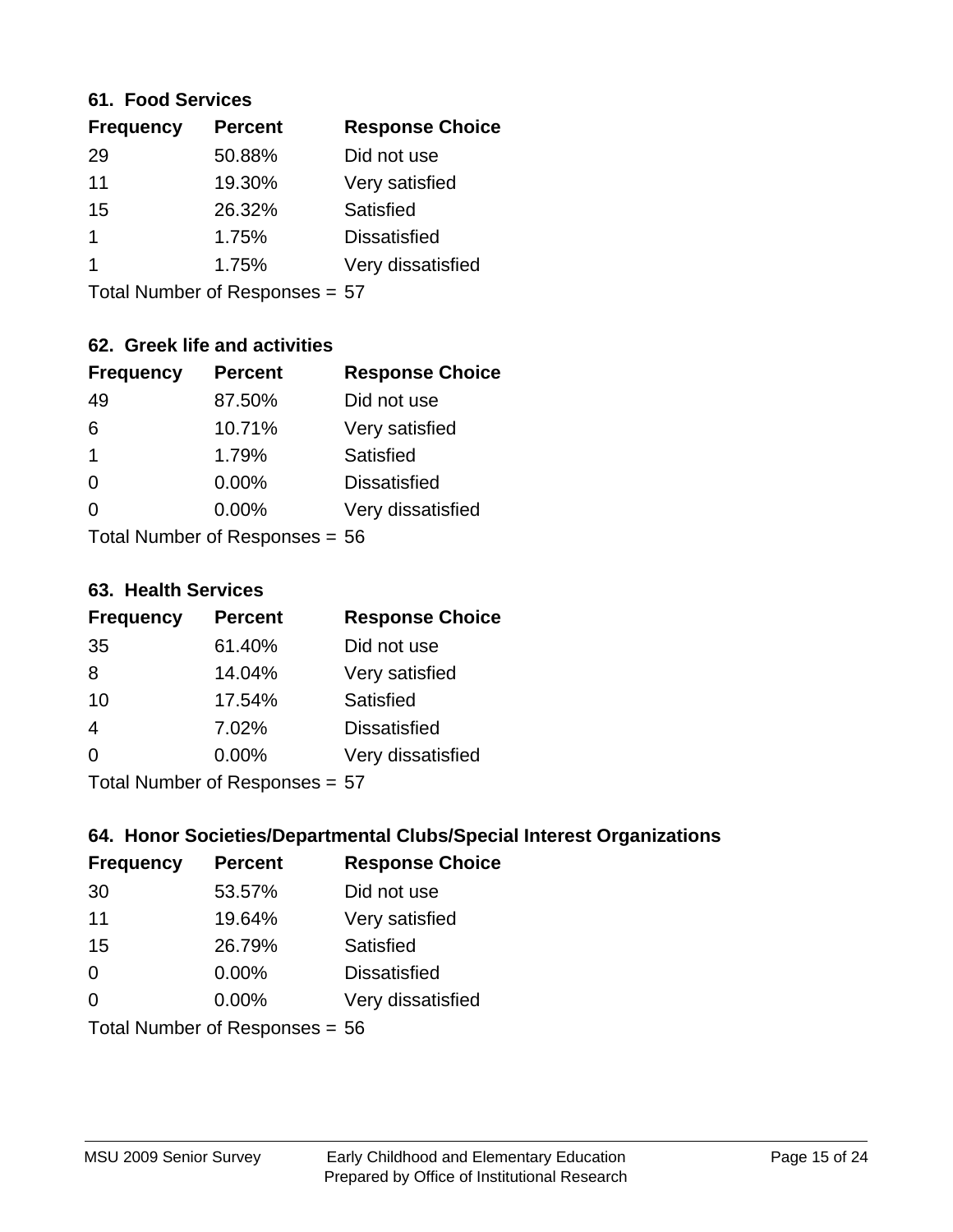#### **65. International Programs and activities**

| <b>Frequency</b> | <b>Percent</b> | <b>Response Choice</b> |
|------------------|----------------|------------------------|
| 50               | 89.29%         | Did not use            |
| 3                | 5.36%          | Very satisfied         |
| 3                | 5.36%          | Satisfied              |
| 0                | 0.00%          | <b>Dissatisfied</b>    |
|                  | $0.00\%$       | Very dissatisfied      |
|                  |                |                        |

Total Number of Responses = 56

# **66. International student support services**

| <b>Frequency</b> | <b>Percent</b>             | <b>Response Choice</b> |
|------------------|----------------------------|------------------------|
| 53               | 94.64%                     | Did not use            |
| $\mathcal{P}$    | 3.57%                      | Very satisfied         |
| $\Omega$         | 0.00%                      | <b>Satisfied</b>       |
| $\mathbf 1$      | 1.79%                      | <b>Dissatisfied</b>    |
| 0                | 0.00%                      | Very dissatisfied      |
|                  | Tatal Number of Desperance |                        |

Total Number of Responses = 56

#### **67. Intramural Sports and Recreation**

| <b>Frequency</b> | <b>Percent</b>            | <b>Response Choice</b> |
|------------------|---------------------------|------------------------|
| 42               | 73.68%                    | Did not use            |
| 8                | 14.04%                    | Very satisfied         |
| 7                | 12.28%                    | Satisfied              |
| $\Omega$         | $0.00\%$                  | <b>Dissatisfied</b>    |
| ∩                | 0.00%                     | Very dissatisfied      |
|                  | Total Number of Deepensee |                        |

Total Number of Responses = 57

# **68. Lowry Center/Community College**

| <b>Frequency</b>               | <b>Percent</b> | <b>Response Choice</b> |
|--------------------------------|----------------|------------------------|
| 46                             | 80.70%         | Did not use            |
| -9                             | 15.79%         | Very satisfied         |
| 2                              | 3.51%          | Satisfied              |
| $\Omega$                       | $0.00\%$       | <b>Dissatisfied</b>    |
| $\Omega$                       | $0.00\%$       | Very dissatisfied      |
| Total Number of Responses = 57 |                |                        |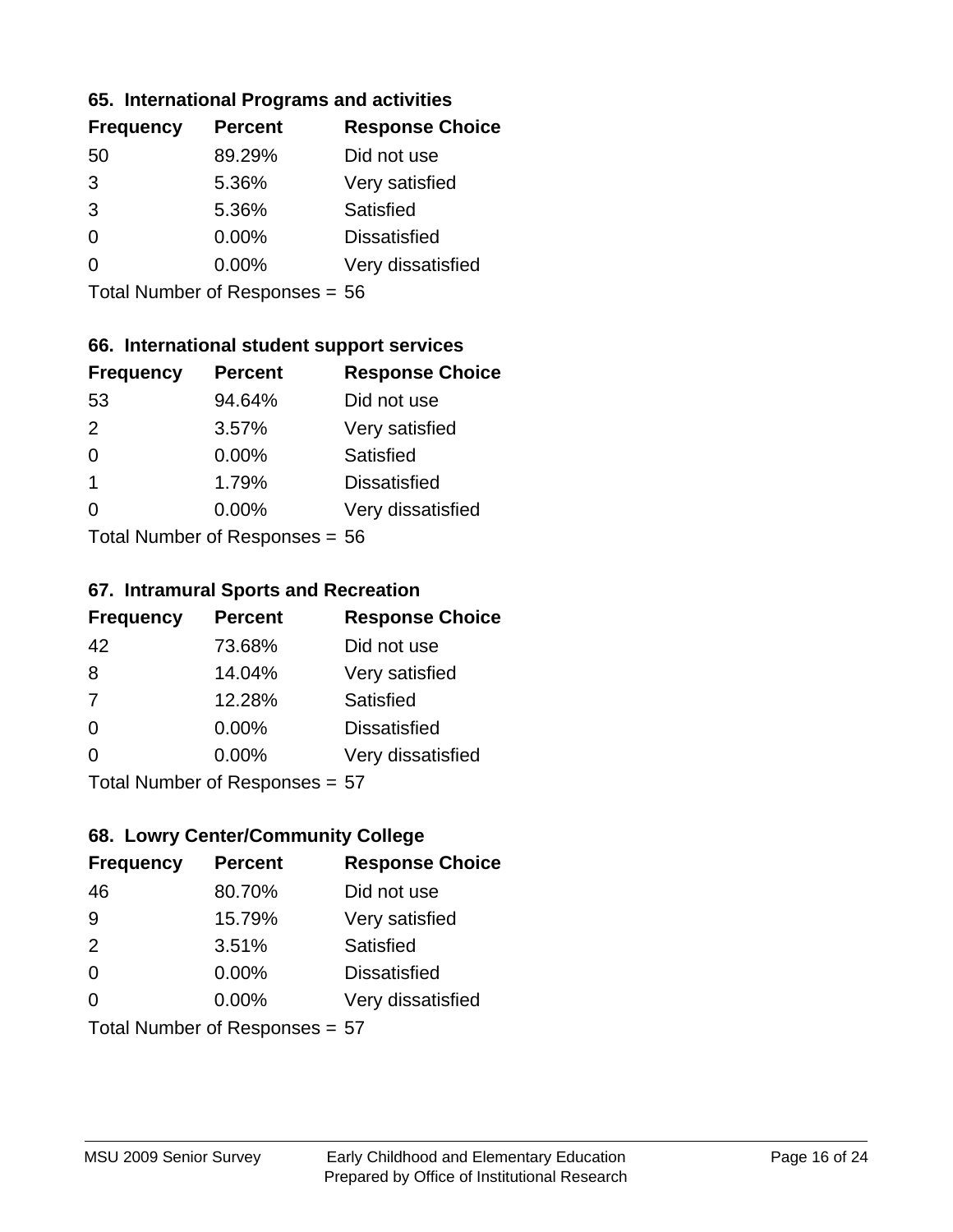## **69. Library**

| <b>Frequency</b> | <b>Percent</b> | <b>Response Choice</b> |
|------------------|----------------|------------------------|
| 14               | 24.56%         | Did not use            |
| 23               | 40.35%         | Very satisfied         |
| 17               | 29.82%         | Satisfied              |
| 3                | 5.26%          | <b>Dissatisfied</b>    |
| 0                | $0.00\%$       | Very dissatisfied      |
|                  |                |                        |

Total Number of Responses = 57

# **70. MAP Report**

| <b>Frequency</b>               | <b>Percent</b> | <b>Response Choice</b> |
|--------------------------------|----------------|------------------------|
| 3                              | 5.26%          | Did not use            |
| 17                             | 29.82%         | Very satisfied         |
| 28                             | 49.12%         | Satisfied              |
| $\overline{7}$                 | 12.28%         | <b>Dissatisfied</b>    |
| $\mathcal{P}$                  | 3.51%          | Very dissatisfied      |
| Total Number of Responses = 57 |                |                        |

#### **71. MSU Web site**

| <b>Frequency</b>               | <b>Percent</b> | <b>Response Choice</b> |
|--------------------------------|----------------|------------------------|
| $\mathcal{P}$                  | 3.51%          | Did not use            |
| 37                             | 64.91%         | Very satisfied         |
| 18                             | 31.58%         | Satisfied              |
| $\Omega$                       | 0.00%          | <b>Dissatisfied</b>    |
| $\Omega$                       | $0.00\%$       | Very dissatisfied      |
| Total Number of Responses = 57 |                |                        |

# **72. NCAA Sports**

| <b>Frequency</b> | <b>Percent</b>                   | <b>Response Choice</b> |
|------------------|----------------------------------|------------------------|
| 45               | 80.36%                           | Did not use            |
| $\overline{4}$   | 7.14%                            | Very satisfied         |
| 7                | 12.50%                           | Satisfied              |
| $\overline{0}$   | 0.00%                            | <b>Dissatisfied</b>    |
| $\Omega$         | 0.00%                            | Very dissatisfied      |
|                  | Total Number of Responses = $56$ |                        |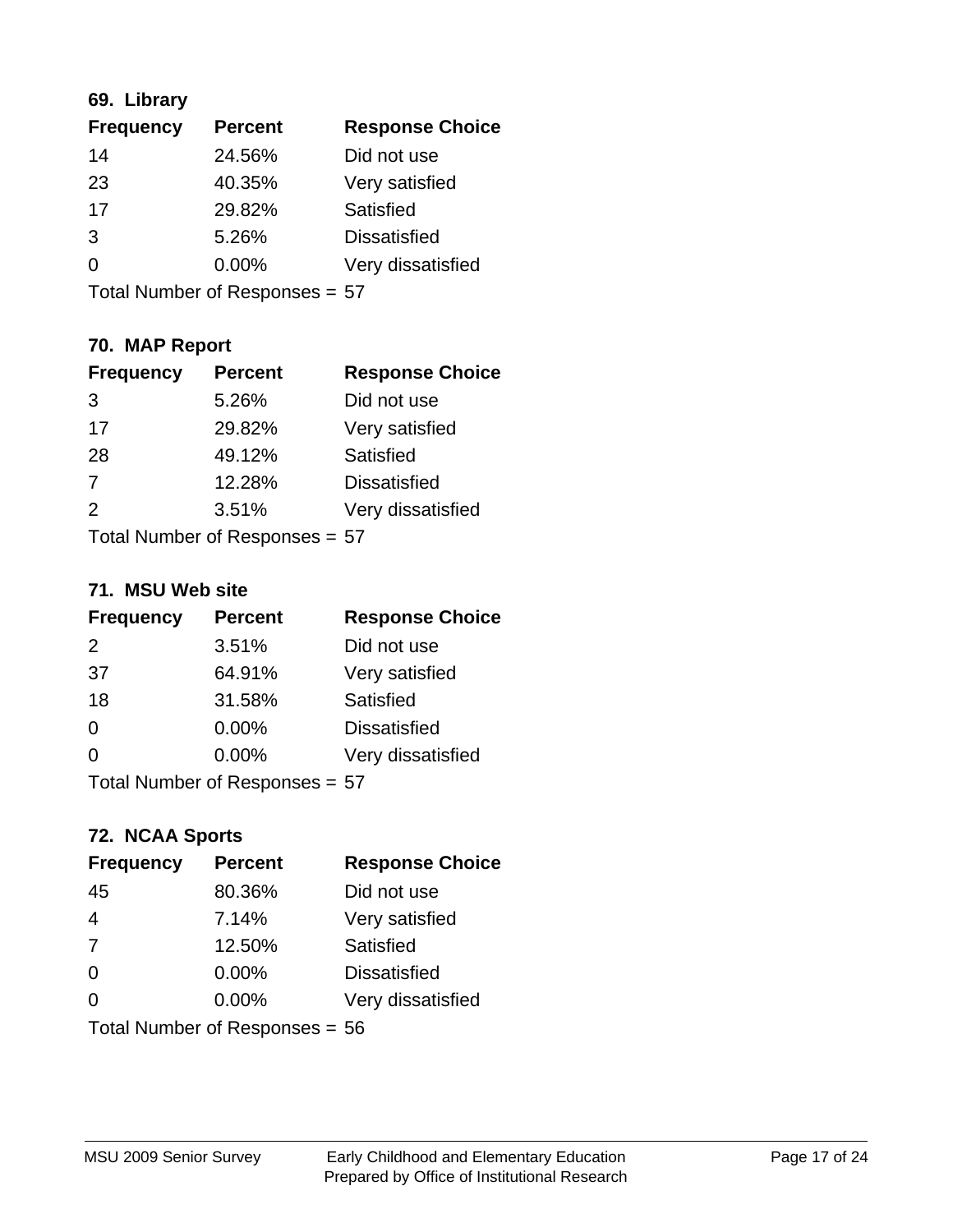#### **73. Online courses that are not e-study**

| <b>Frequency</b> | <b>Percent</b> | <b>Response Choice</b> |
|------------------|----------------|------------------------|
| 40               | 71.43%         | Did not use            |
| 8                | 14.29%         | Very satisfied         |
| 6                | 10.71%         | Satisfied              |
| 2                | 3.57%          | <b>Dissatisfied</b>    |
|                  | $0.00\%$       | Very dissatisfied      |
|                  |                |                        |

Total Number of Responses = 56

# **74. Racer Touch Registration**

| <b>Frequency</b>             | <b>Percent</b> | <b>Response Choice</b> |  |
|------------------------------|----------------|------------------------|--|
| 1                            | 1.75%          | Did not use            |  |
| 23                           | 40.35%         | Very satisfied         |  |
| 13                           | 22.81%         | <b>Satisfied</b>       |  |
| 13                           | 22.81%         | <b>Dissatisfied</b>    |  |
| $\overline{7}$               | 12.28%         | Very dissatisfied      |  |
| Tetal Niveshow of Decoration |                |                        |  |

Total Number of Responses = 57

#### **75. Residential College programming and activities**

| <b>Frequency</b> | <b>Percent</b>              | <b>Response Choice</b> |  |
|------------------|-----------------------------|------------------------|--|
| 32               | 56.14%                      | Did not use            |  |
| 9                | 15.79%                      | Very satisfied         |  |
| 15               | 26.32%                      | Satisfied              |  |
| 1                | 1.75%                       | <b>Dissatisfied</b>    |  |
| $\Omega$         | 0.00%                       | Very dissatisfied      |  |
|                  | Tetal Niumber of Desperance |                        |  |

Total Number of Responses = 57

#### **76. Scholarships/grants/student employment**

| <b>Frequency</b> | <b>Percent</b>                   | <b>Response Choice</b> |
|------------------|----------------------------------|------------------------|
| 19               | 33.93%                           | Did not use            |
| 21               | 37.50%                           | Very satisfied         |
| 14               | 25.00%                           | <b>Satisfied</b>       |
| 2                | 3.57%                            | <b>Dissatisfied</b>    |
| $\Omega$         | 0.00%                            | Very dissatisfied      |
|                  | Total Number of Responses = $56$ |                        |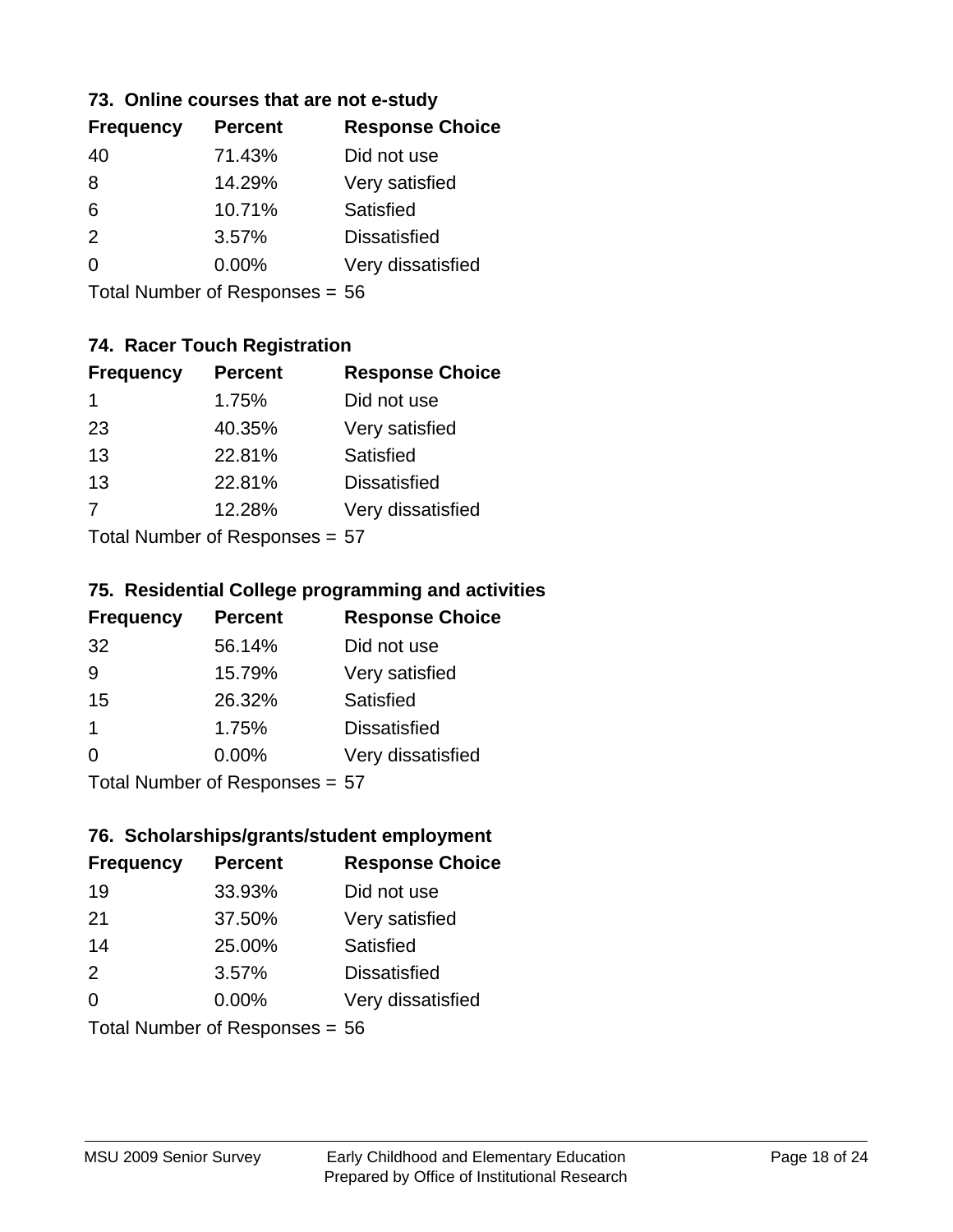#### **77. Security Services**

| <b>Frequency</b> | <b>Percent</b> | <b>Response Choice</b> |
|------------------|----------------|------------------------|
| 41               | 73.21%         | Did not use            |
| 7                | 12.50%         | Very satisfied         |
| 6                | 10.71%         | Satisfied              |
| $\mathcal{P}$    | 3.57%          | <b>Dissatisfied</b>    |
| $\Omega$         | $0.00\%$       | Very dissatisfied      |
|                  |                |                        |

Total Number of Responses = 56

# **78. Services for non-traditional students**

| <b>Frequency</b>           | <b>Percent</b> | <b>Response Choice</b> |
|----------------------------|----------------|------------------------|
| 47                         | 83.93%         | Did not use            |
| $\overline{7}$             | 12.50%         | Very satisfied         |
| $\overline{1}$             | 1.79%          | Satisfied              |
| $\overline{1}$             | 1.79%          | <b>Dissatisfied</b>    |
| ∩                          | 0.00%          | Very dissatisfied      |
| Tatal Number of Desperance |                |                        |

Total Number of Responses = 56

# **79. Student Support Services (Trio)**

| <b>Frequency</b> | <b>Percent</b>              | <b>Response Choice</b> |
|------------------|-----------------------------|------------------------|
| 55               | 98.21%                      | Did not use            |
| 1                | 1.79%                       | Very satisfied         |
| $\Omega$         | $0.00\%$                    | Satisfied              |
| $\Omega$         | $0.00\%$                    | <b>Dissatisfied</b>    |
| $\Omega$         | $0.00\%$                    | Very dissatisfied      |
|                  | $Total Number of Denonce -$ |                        |

Total Number of Responses = 56

# **80. Student PIN System**

| <b>Frequency</b> | <b>Percent</b>                 | <b>Response Choice</b> |
|------------------|--------------------------------|------------------------|
| 1                | 1.75%                          | Did not use            |
| 32               | 56.14%                         | Very satisfied         |
| 20               | 35.09%                         | Satisfied              |
| 3                | 5.26%                          | <b>Dissatisfied</b>    |
| 1                | 1.75%                          | Very dissatisfied      |
|                  | Total Number of Responses = 57 |                        |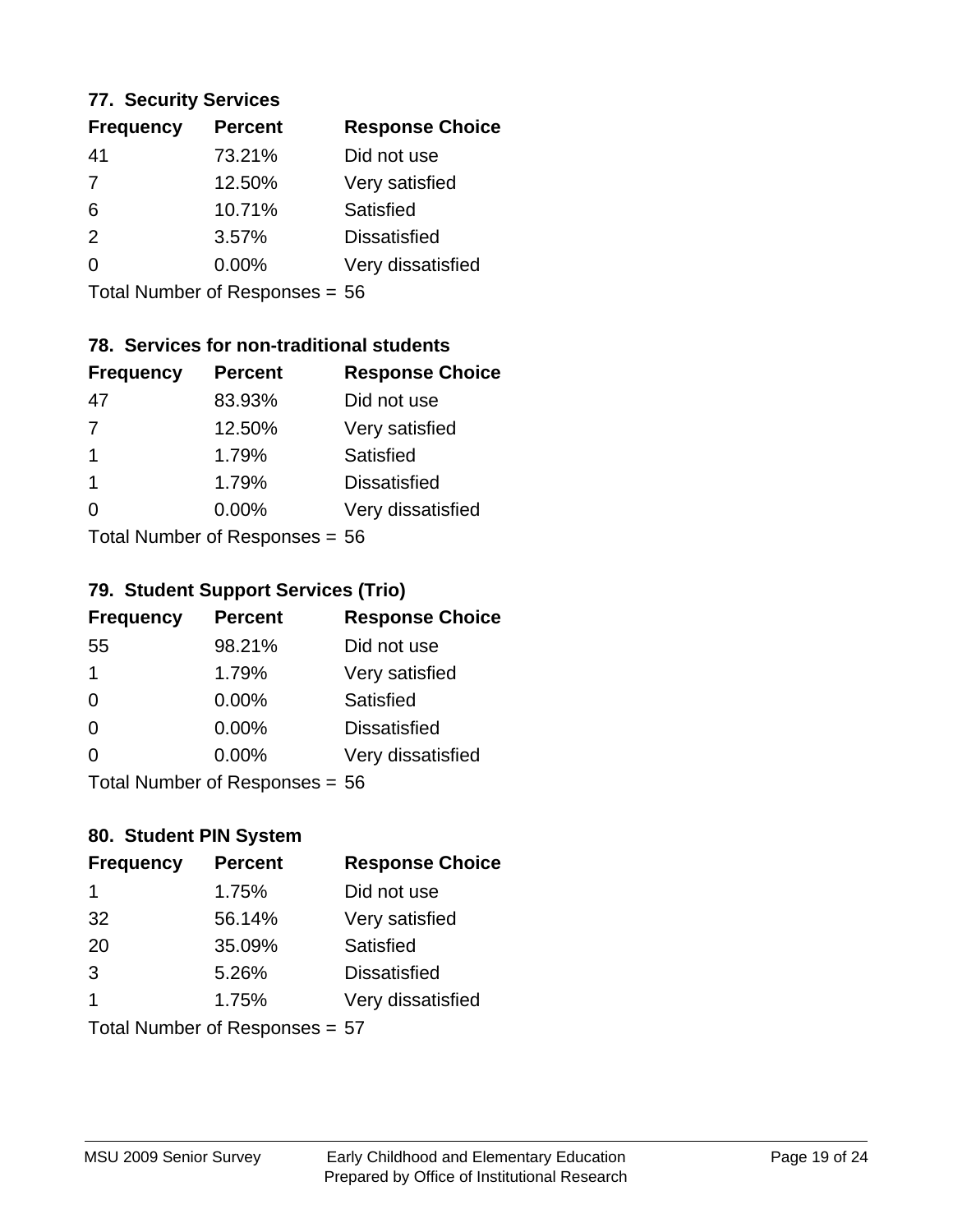## **81. Student Records/Transcript Services**

| <b>Frequency</b> | <b>Percent</b> | <b>Response Choice</b> |
|------------------|----------------|------------------------|
| 10               | 17.54%         | Did not use            |
| 14               | 24.56%         | Very satisfied         |
| 29               | 50.88%         | <b>Satisfied</b>       |
| 1                | 1.75%          | <b>Dissatisfied</b>    |
| 3                | 5.26%          | Very dissatisfied      |

Total Number of Responses = 57

# **82. Computer and Internet access for study and research needs**

| <b>Frequency</b> | <b>Percent</b> | <b>Response Choice</b> |
|------------------|----------------|------------------------|
| 10               | 17.54%         | Did not use            |
| 28               | 49.12%         | Very satisfied         |
| 17               | 29.82%         | <b>Satisfied</b>       |
| 1                | 1.75%          | <b>Dissatisfied</b>    |
|                  | 1.75%          | Very dissatisfied      |
|                  |                |                        |

Total Number of Responses = 57

#### **83. Women's Center**

| <b>Frequency</b> | <b>Percent</b>            | <b>Response Choice</b> |
|------------------|---------------------------|------------------------|
| -51              | 91.07%                    | Did not use            |
| 2                | 3.57%                     | Very satisfied         |
| 3                | 5.36%                     | <b>Satisfied</b>       |
| $\Omega$         | $0.00\%$                  | <b>Dissatisfied</b>    |
| $\Omega$         | 0.00%                     | Very dissatisfied      |
|                  | Total Number of Desponses |                        |

Total Number of Responses = 56

#### **84. To what extent did you participate in Residential College activities?**

| <b>Frequency</b> | <b>Percent</b>            | <b>Response Choice</b> |  |
|------------------|---------------------------|------------------------|--|
| -37              | 64.91%                    | Did not participate    |  |
| 4                | 7.02%                     | Frequently             |  |
| 12               | 21.05%                    | Occasionally           |  |
| 4                | 7.02%                     | Seldom                 |  |
|                  | Total Number of Deepensee |                        |  |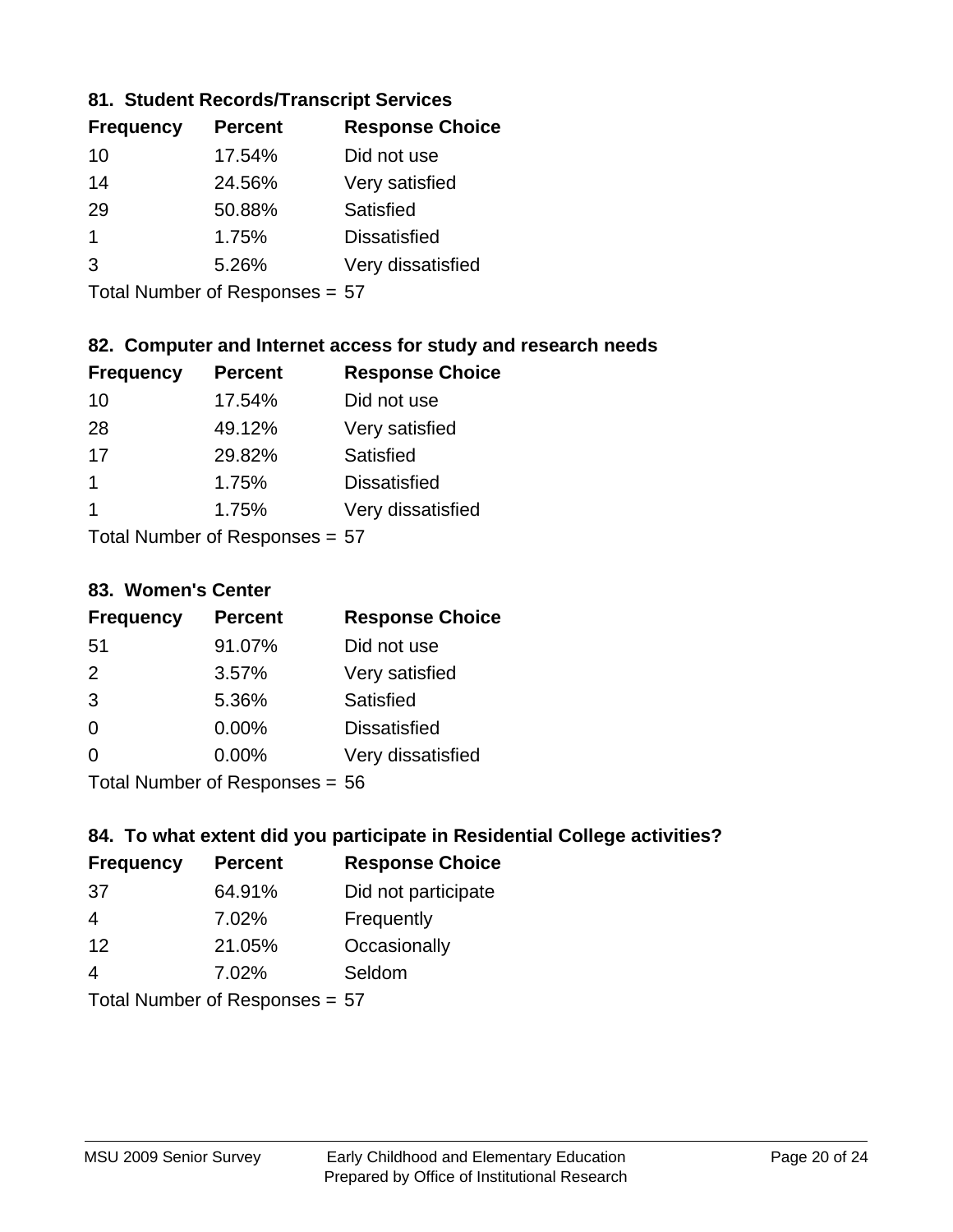| <b>Frequency</b> | <b>Percent</b> | <b>Response Choice</b>                 |
|------------------|----------------|----------------------------------------|
| 28               | 49.12%         | Not familiar with Residential Colleges |
| 7                | 12.28%         | Very positive                          |
| -21              | 36.84%         | <b>Positive</b>                        |
|                  | 1.75%          | <b>Negative</b>                        |
| $\overline{0}$   | $0.00\%$       | Very negative                          |
|                  |                |                                        |

## **85. Which phrase best describes your opinion of Residential Colleges?**

Total Number of Responses = 57

#### **Questions 86-95**

**University Graduate." Please indicate how effective your MSU experience was in The University has formulated ten desired "Characteristics of the Murray State enhancing your abilities in each area.**

# **86. Engage in mature, independent and creative thought and express that thought effectively in oral and written communication;**

| <b>Frequency</b> | <b>Percent</b> | <b>Response Choice</b> |
|------------------|----------------|------------------------|
| 23               | 40.35%         | Very effective         |
| -31              | 54.39%         | Effective              |
|                  | 1.75%          | Ineffective            |
| $\mathcal{P}$    | 3.51%          | Very ineffective       |

Total Number of Responses = 57

#### **87. Understand and apply the critical and scientific methodologies that**

**academic disciplines employ to discover knowledge and ascertain its validity;**

| <b>Frequency</b>     | <b>Percent</b> | <b>Response Choice</b> |
|----------------------|----------------|------------------------|
| 15                   | 26.32%         | Very effective         |
| 32                   | 56.14%         | Effective              |
| 9                    | 15.79%         | Ineffective            |
| $\blacktriangleleft$ | 1.75%          | Very ineffective       |
|                      |                |                        |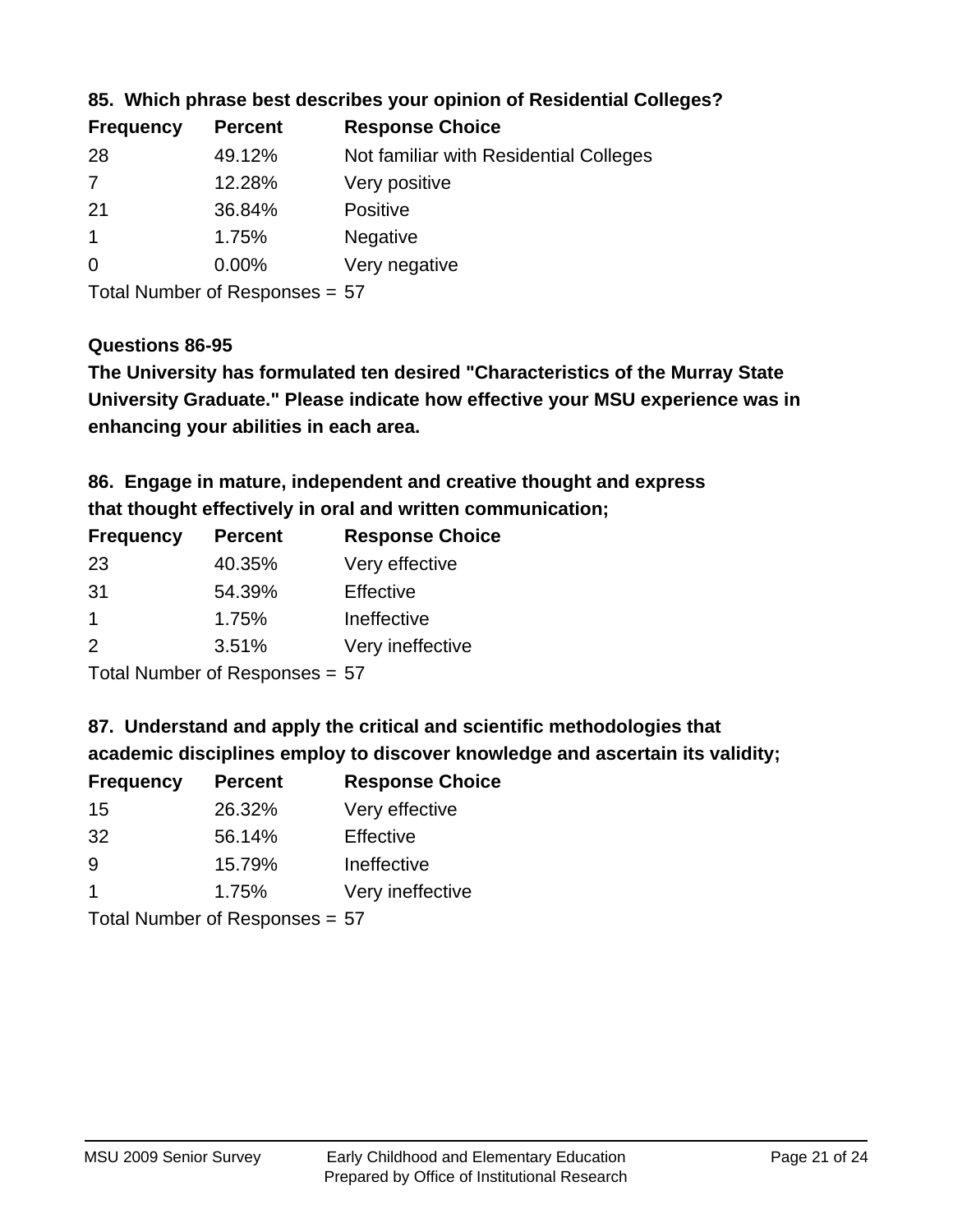# **88. Apply sound standards of information gathering, analysis and**

| evaluation to reach logical decisions; |  |
|----------------------------------------|--|
|----------------------------------------|--|

| <b>Percent</b> | <b>Response Choice</b> |
|----------------|------------------------|
| 28.07%         | Very effective         |
| 63.16%         | Effective              |
| 7.02%          | Ineffective            |
| 1.75%          | Very ineffective       |
|                |                        |

Total Number of Responses = 57

# **89. Understand the roles and applications of science and technology in the solution of the problems of a changing world;**

| <b>Frequency</b>                                                                                                                 | <b>Percent</b> | <b>Response Choice</b> |
|----------------------------------------------------------------------------------------------------------------------------------|----------------|------------------------|
| 18                                                                                                                               | 31.58%         | Very effective         |
| 29                                                                                                                               | 50.88%         | Effective              |
| 9                                                                                                                                | 15.79%         | Ineffective            |
|                                                                                                                                  | 1.75%          | Very ineffective       |
| $\tau$ . $\tau$ . In the set of $\tau$ , $\tau$ , $\tau$ , $\tau$ , $\tau$ , $\tau$ , $\tau$ , $\tau$ , $\tau$ , $\tau$ , $\tau$ |                |                        |

Total Number of Responses = 57

# **90. Demonstrate a critical understanding of the world's historical, literary, philosophical, and artistic traditions;**

| <b>Frequency</b> | <b>Percent</b> | <b>Response Choice</b> |
|------------------|----------------|------------------------|
| 11               | 19.30%         | Very effective         |
| .37              | 64.91%         | Effective              |
| 8                | 14.04%         | Ineffective            |
|                  | 1.75%          | Very ineffective       |
|                  |                |                        |

Total Number of Responses = 57

# **91. Understand the dynamics of cultural diversity, of competing economic and political systems, and of complex moral and ethical issues;**

| <b>Frequency</b>                 | <b>Percent</b> | <b>Response Choice</b> |
|----------------------------------|----------------|------------------------|
| 14                               | 25.45%         | Very effective         |
| 32                               | 58.18%         | Effective              |
| 8                                | 14.55%         | Ineffective            |
| $\overline{1}$                   | 1.82%          | Very ineffective       |
| Total Number of Responses = $55$ |                |                        |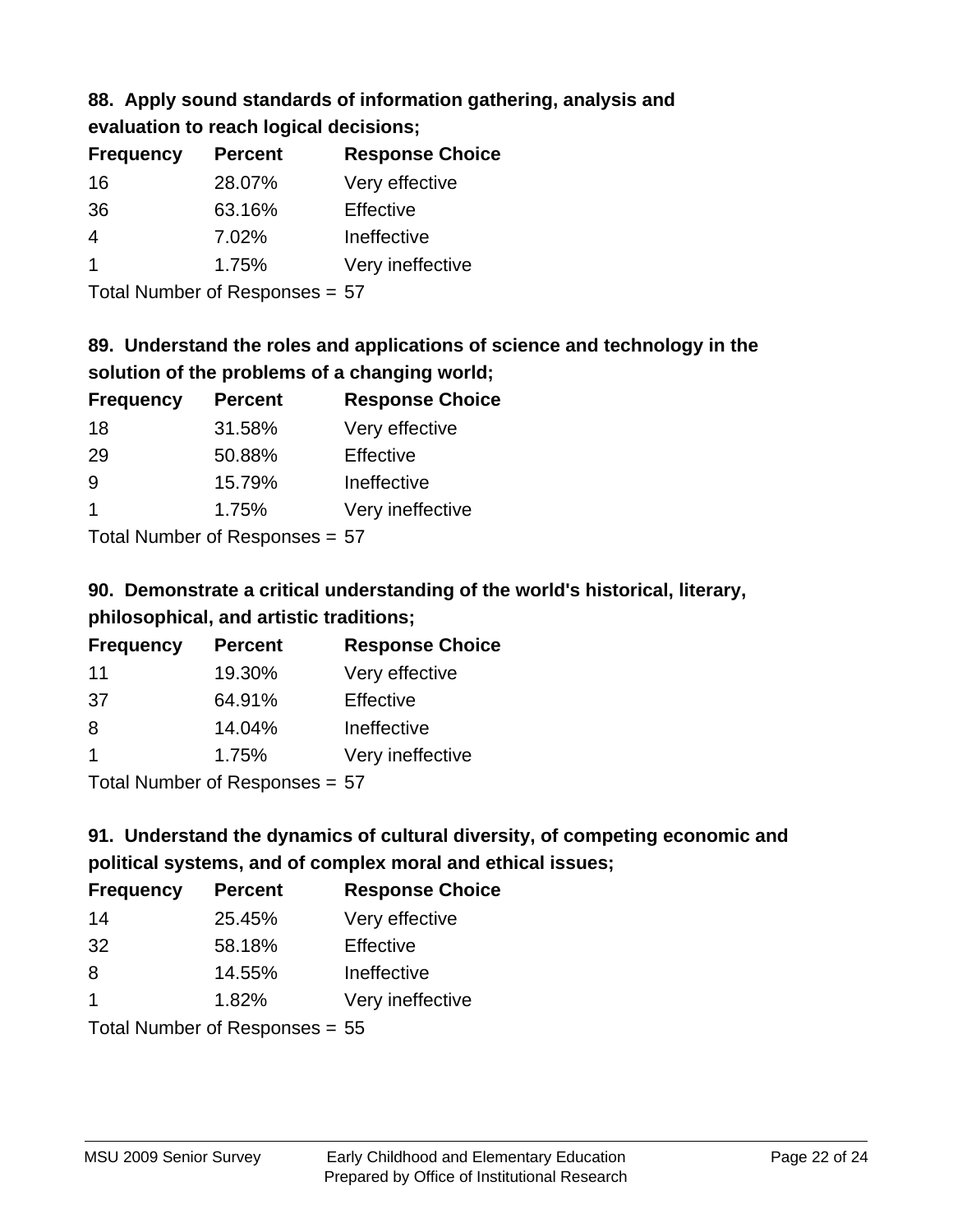# **92. Understand the nature of and engage in ethical behavior and**

**responsible citizenship;**

| <b>Frequency</b> | <b>Percent</b> | <b>Response Choice</b> |
|------------------|----------------|------------------------|
| 23               | 41.07%         | Very effective         |
| -31              | 55.36%         | Effective              |
|                  | 1.79%          | Ineffective            |
|                  | 1.79%          | Very ineffective       |
|                  |                |                        |

Total Number of Responses = 56

# **93. Understand the importance of the behaviors necessary to maintain a healthy lifestyle;**

| <b>Frequency</b> | <b>Percent</b> | <b>Response Choice</b> |
|------------------|----------------|------------------------|
| 25               | 44.64%         | Very effective         |
| 26               | 46.43%         | Effective              |
| 4                | 7.14%          | Ineffective            |
| -1               | 1.79%          | Very ineffective       |
|                  |                |                        |

Total Number of Responses = 56

# **94. Demonstrate mastery of a chosen field of study; and**

| <b>Frequency</b> | <b>Percent</b> | <b>Response Choice</b> |
|------------------|----------------|------------------------|
| 30               | 52.63%         | Very effective         |
| 25               | 43.86%         | Effective              |
| $\mathcal{P}$    | 3.51%          | Ineffective            |
| $\Omega$         | $0.00\%$       | Very ineffective       |
|                  |                |                        |

Total Number of Responses = 57

# **95. Value intellectual pursuit and continuous learning in a changing world.**

| <b>Frequency</b> | <b>Percent</b> | <b>Response Choice</b> |
|------------------|----------------|------------------------|
| 25               | 43.86%         | Very effective         |
| 29               | 50.88%         | Effective              |
| $\mathcal{P}$    | 3.51%          | Ineffective            |
| -1               | 1.75%          | Very ineffective       |
|                  |                |                        |